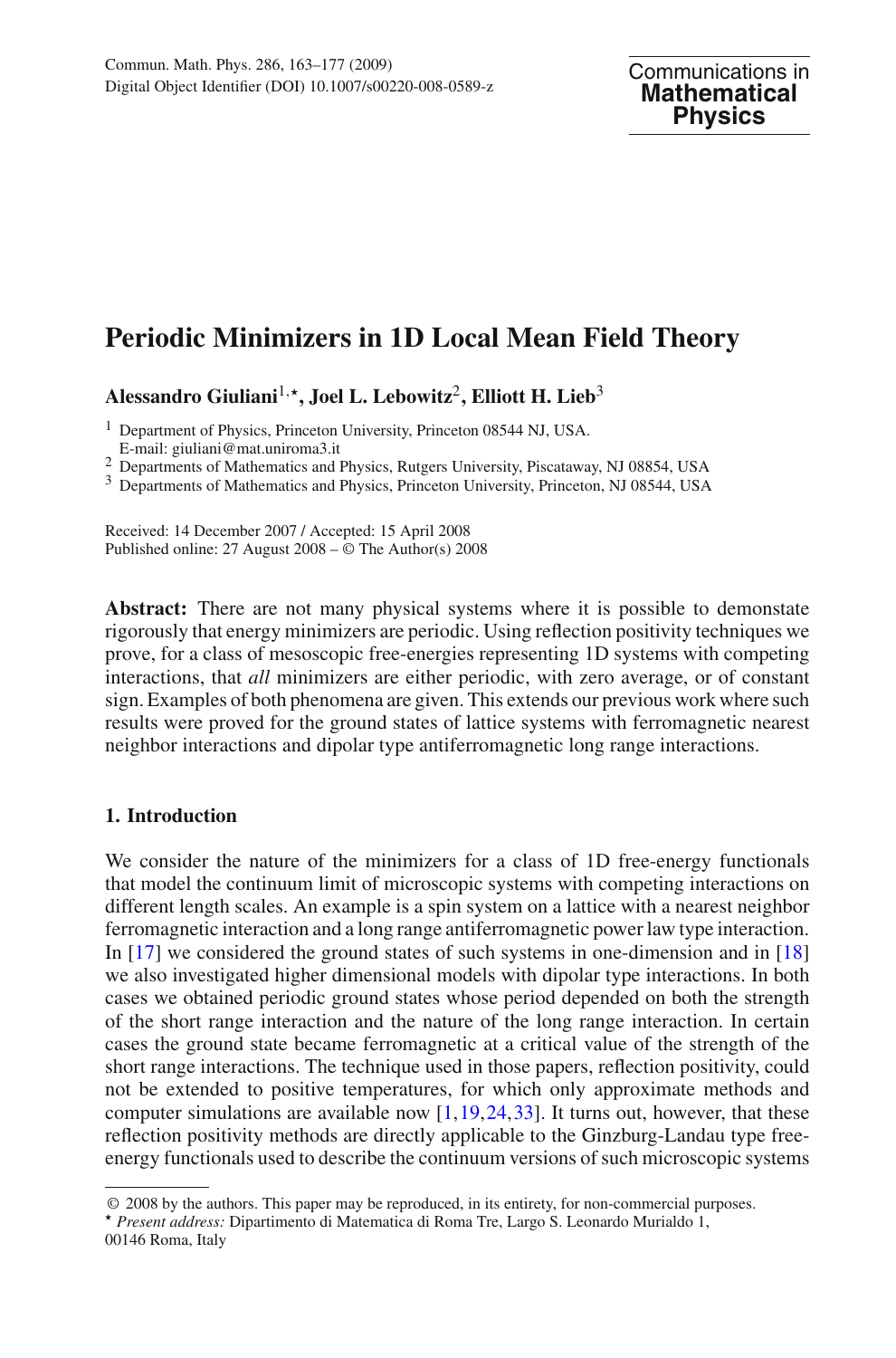[\[26](#page-14-2),[30\]](#page-14-3). These include finite temperature effects, at least at a mean field level, via an inclusion of a local entropy term in the effective continuum description of the system.

These free-energy functionals have been used extensively in both the physical and mathematical literatures as models for a great variety of systems, including micromagnets [\[7,](#page-13-4)[10,](#page-13-5)[14\]](#page-13-6), diblock copolymers [\[20](#page-14-4),[23,](#page-14-5)[29\]](#page-14-6), anisotropic electron gases [\[31](#page-14-7)[,32](#page-14-8)], polyelectrolytes [\[5\]](#page-13-7), charge-density waves in layered transition metals [\[25\]](#page-14-9) and superconducting films [\[12](#page-13-8)]. Many of these systems are characterized by low temperature phases displaying spontaneous formation of periodic mesoscopic patterns, such as stripes or bubbles. It is, therefore, important to show that these free energy functionals have periodic minimizers. This has been proved rigorously in some cases [\[2](#page-13-9)[,9](#page-13-10)[,27](#page-14-10)] and argued for heuristically in others [\[6](#page-13-11),[7,](#page-13-4)[12](#page-13-8)[,14](#page-13-6)[,16](#page-13-12),[20,](#page-14-4)[23](#page-14-5)[,26](#page-14-2)[,28](#page-14-11),[31](#page-14-7),[32\]](#page-14-8).

In this paper we use reflection positivity methods to prove the periodicity of minimizers for a certain class of such 1D free-energy functionals. These include cases that were not treated before, e.g., those with long-range power law type interactions. As noted before, reflection positivity methods have been succesfully applied to find periodic ground states for a class of microscopic 1D and 2D lattice spin models but have not, as far as we know, been used before for continuum systems. We begin in Sect. [2](#page-1-0) by presenting the class of models under consideration and our results. These are proved in Sect. [3.](#page-4-0) In Sect. [4](#page-11-0) we give an example of the transition from a state of finite periodicity to a uniform (infinite periodicity) state, as a parameter is varied. We discuss the connection with related work in Sect. [5.](#page-12-0)

#### <span id="page-1-0"></span>**2. Formulation of Model and Statement of Results**

<span id="page-1-1"></span>The formal infinite volume free energy functional to be minimized, in a sense to be made precise below, is

$$
\mathcal{E}(\phi) = \int_{\mathbb{R}} dx \left[ \left( \phi'(x) \right)^2 + F(\phi) \right] + \int_{\mathbb{R}} dx \int_{\mathbb{R}} dy \, \phi(x) v(x - y) \phi(y),
$$
\n
$$
v(x) = \lambda \int_0^\infty v(d\alpha) \, e^{-|x|\alpha}, \tag{2.1}
$$

with  $v(d\alpha)$  a probability measure such that  $\lambda \int_0^\infty v(d\alpha) \alpha^{-1} = \int_0^\infty v(x) dx < +\infty$ ,  $\lambda$ a positive constant. We shall also assume that  $F(t)$  is an even function of its argument, and that  $F(t) \geq 0$ , with  $F(t) > 0$  for  $|t| < 1$  and  $F(t) = 0$  for  $|t| = 1$  (note that *F* is allowed to have more than two minima and that all its minima are located in the region  $|t| \ge 1$ ). Note that we do not need either that *F* is continuous or that it goes to + $\infty$  as  $|t|$  → ∞. Some examples to keep in mind are  $F(t) = (t^2 - 1)^2$  or  $F(t) = (|t| - 1)^2$  or  $F(t) = a(t) - a(1)$ , where, defining  $\alpha = \tanh \beta$ :

<span id="page-1-2"></span>
$$
a(t) = \begin{cases} -t^2 + (\alpha \beta)^{-1} \left[ (1 + \alpha t) \log(1 + \alpha t) + (1 - \alpha t) \log(1 - \alpha t) \right], & \text{if } |t| < \alpha^{-1}, \\ +\infty, & \text{if } |t| \ge \alpha^{-1}. \end{cases}
$$
(2.2)

The gradient term in  $(2.1)$  represents the cost of a transition between two phases, while the term *F* represents the local free energy density of a homogeneous system. We have chosen  $F(t)$  to have (at least) two symmetric minima corresponding to the case of a ferromagnetic Ising spin system (and its analogues) below *Tc*. (Since we are not concerned here explicitly with the dependence on temperature, in [\(2.2\)](#page-1-2) we have used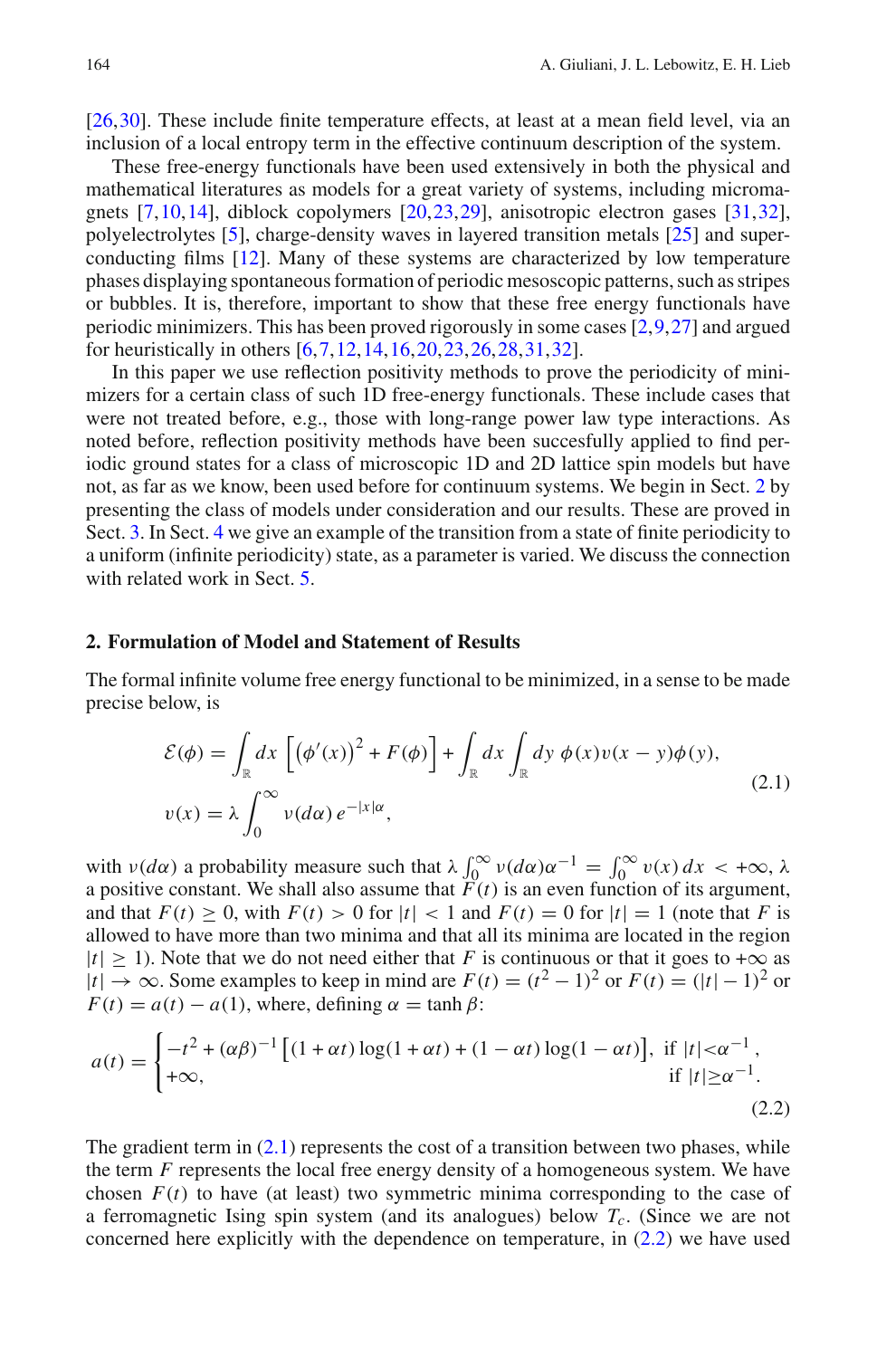the scaling parameter  $\alpha$  to set the value of the mean field spontaneous magnetization in  $a(t)$ , at  $T < T_c$ , equal to unity.) The third term on the right represents the long range antiferromagnetic type interaction. Note that  $v$ , which can include terms decaying as a power law, is *reflection-positive*, see [\[13\]](#page-13-13), summable and completely monotone, *i.e.*,  $(-1)^n v^{(n)}(x) \ge 0$  and  $\searrow 0$  as  $x \to \infty$ . The minimum value of this interaction term occurs when  $\phi = 0$ . It competes, therefore, with the first two terms, which are minimized when  $\phi(x) = 1$  or  $\phi(x) = -1$  for all x. (Note, however, that in the absence of the gradient square term the minimizer would be an infinitely rapidly oscillating  $\phi(x)$ , between −1 and +1; see discussion of Kac potential in Sect. [5.](#page-12-0))

To state our results, let us first recall some standard notation.  $H^1(\mathbb{R})$  is the space of functions whose first distributional derivative is in  $L^2(\mathbb{R})$  and which  $\rightarrow 0$  as  $|x| \rightarrow \infty$ .  $H_{loc}^1(\mathbb{R})$  is the space of functions whose derivatives are in  $L^2([a, b])$  for all intervals  $-\infty < a < b < +\infty$ , and  $H_0^1([a, b])$  are  $H^1$  functions that vanish on the endpoints  $a, b$ . In one dimension,  $H<sup>1</sup>$  functions are equivalent to Hölder continuous functions, with Hölder exponent 1/2 (see [\[21](#page-14-12)]). We next define the notions of *infinite volume specific ground state free energy* and of *infinite volume ground state*.

**Definition 1.** *Given a finite interval*  $[a, b]$  *on the real line, let*  $\mathcal{E}_{a,b}^{\mathbb{F}}$  :  $H^1([a, b]) \to \mathbb{R}^+$ *be the finite volume functional with free boundary conditions, defined as*

$$
\mathcal{E}_{a,b}^{\mathcal{F}}(\phi) = \int_{a}^{b} dx \left[ \left( \phi'(x) \right)^2 + F(\phi) \right] + \int_{a}^{b} dx \int_{a}^{b} dy \ \phi(x) v(x - y) \phi(y). \tag{2.3}
$$

*Moreover, let*  $\mathcal{E}_{a,b}^{\text{D}}$  *be the restriction of*  $\mathcal{E}_{a,b}^{\text{F}}$  *to*  $H_0^1([a, b])$ *, that is the finite volume functional with Dirichlet boundary conditions*  $\phi(a) = \phi(b) = 0$ . Let

$$
E_L^{\mathcal{F}} \equiv \inf_{\phi \in H^1([0,L])} \mathcal{E}_{0,L}^{\mathcal{F}}(\phi),
$$
  
\n
$$
E_L^{\mathcal{D}} \equiv \inf_{\phi \in H_0^1([0,L])} \mathcal{E}_{0,L}^{\mathcal{D}}(\phi).
$$
\n(2.4)

*Then we define the* **infinite volume specific ground state free energy**  $e_0$  *corresponding to the formal energy functional*  $\mathcal{E}(\phi)$  *to be* 

$$
e_0 = \lim_{L \to \infty} E_L^{\mathcal{F}} / L = \lim_{L \to \infty} E_L^{\mathcal{D}} / L,\tag{2.5}
$$

<span id="page-2-1"></span>*whenever the limits on the r.h.s. exist and are equal.*

**Definition 2.** *Given*  $\phi \in H^1_{loc}(\mathbb{R})$ *, then, for any interval* [*a*, *b*] *on the real line, we define:* 

$$
\mathcal{E}_{a,b}(\phi) = \int_a^b dx \left[ \left( \phi'(x) \right)^2 + F(\phi) \right] + \int_a^b dx \int_a^b dy \, \phi(x) \, v(x - y) \, \phi(y)
$$
  
+2\int\_a^b dx \int\_{\mathbb{R}\backslash [a,b]} dy \, \phi(x) \, v(x - y) \, \phi(y). (2.6)

*We say that*  $\phi_0 \in H^1_{loc}(\mathbb{R})$  *is an* **infinite volume ground state** *of*  $\mathcal{E}(\phi)$  *if*  $\mathcal{E}_{a,b}(\phi_0) \leq$  $\mathcal{E}_{a,b}(\psi)$ *, for all intervals* [*a*, *b*] *and all functions*  $\psi$  *coinciding with*  $\phi_0$  *on*  $\mathbb{R}\setminus [a, b]$ *.* 

<span id="page-2-0"></span>In the following we shall exploit the reflection-positivity of  $v$  in order to show existence of periodic minimizers for the functional  $(2.1)$ . We need to introduce some more definitions and notation.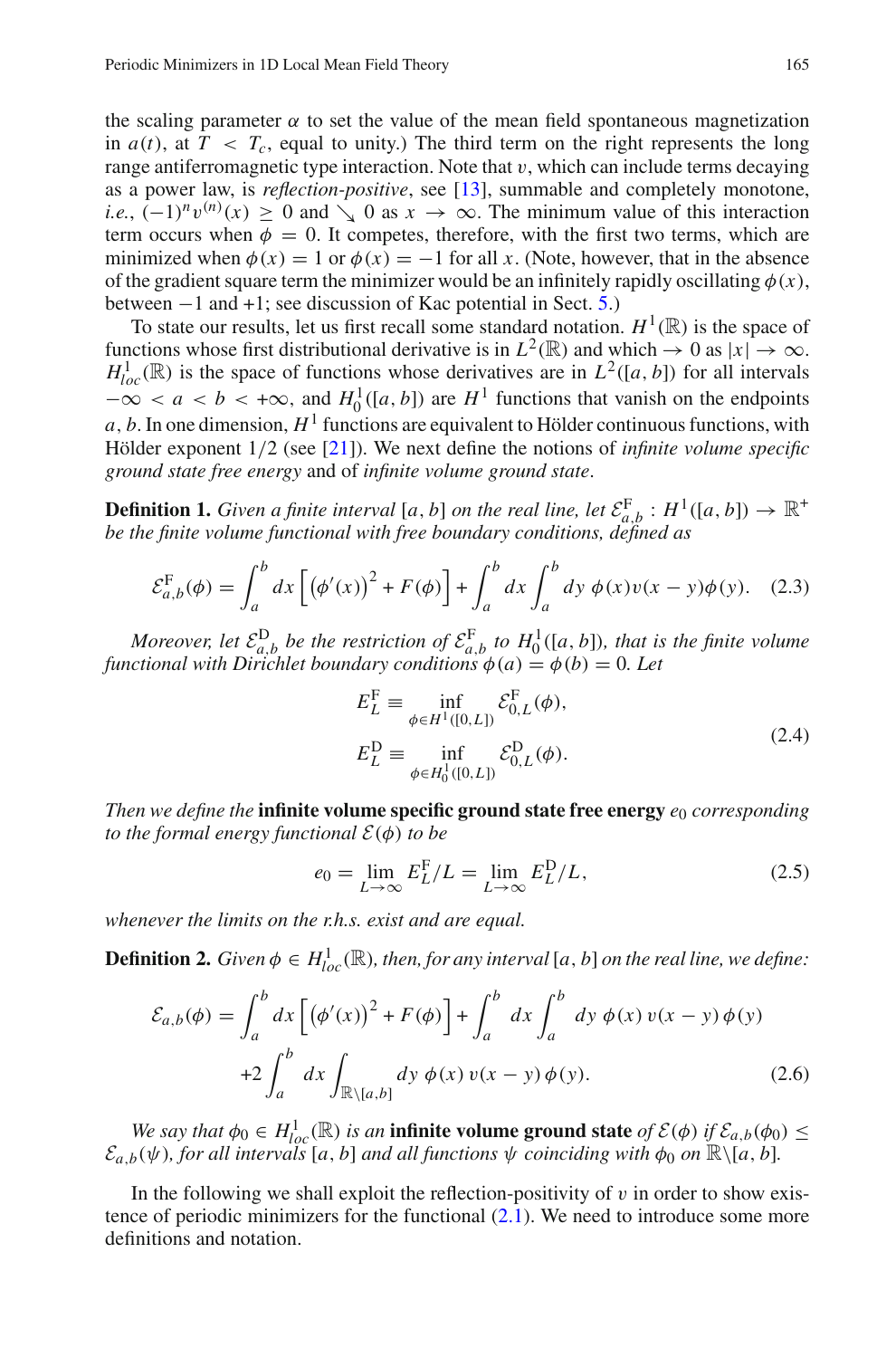**Definition 3.** Let  $M, N \in \mathbb{Z}^+ \cup \{+\infty\}$  be such that  $M+N \geq 1$ . Let  $\mathcal{F} = \{f_{-M+1}, \ldots, f_0\}$ *f*<sub>1</sub>,..., *f*<sub>*N*</sub>} *be a sequence of functions such that*  $f_i \in H_0^1([0, T_i])$  *and*  $T_i > 0$ *, with*  $-M < i \le N$ . Let  $x_{-M} = -\sum_{j=-M+1}^{0} T_j$  and  $x_i = x_{-M} + \sum_{j=-M+1}^{i} T_j$ , for all −*M* < *i* ≤ *N* (*if M* = 0 *it is understood that*  $x_0 = 0$ *). Then we define*  $\varphi$ [*F*] ∈ *H*<sub>1</sub><sup>1</sup>([*x*−*M*, *x<sub>N</sub>*]) *to be the function obtained by juxtaposing the functions fi on the real line, in such a way that, if*  $x_{i-1}$  <  $x$  <  $x_i$ *, then*  $\varphi$ [*F*]( $x$ ) =  $f_i(x - x_{i-1})$ *, for all i* = −*M* + 1*,..., N*.

<span id="page-3-3"></span>In order to visualize the meaning of Definition [3,](#page-2-0) we plot, in Fig. [1,](#page-3-0) a function  $\varphi[\mathcal{F}](x)$ corresponding to  $M = N = 2$ .

- **Definition 4.** *(i)* Given  $T > 0$  and  $f \in H_0^1([0, T])$ *, we define*  $\theta f \in H_0^1([0, T])$  *to be the reflection of f, namely*  $\theta f(x) = -f(T - x)$ *, for all*  $x \in [0, T]$ *.* 
	- *(ii)* If  $f \in H_0^1([0, T])$ *, we define*  $\varphi[f] = \varphi[\mathcal{F}_{\infty}(f)] \in H_{loc}^1(\mathbb{R})$ *, where*  $\mathcal{F}_{\infty}(f) =$  ${..., f_0, f_1, ...}$  *is the infinite sequence with*  $f_n = \theta^{n-1} f$ .
- *(iii)* Given a sequence  $\mathcal{F} = \{f_{-M+1}, \ldots, f_N\}$  as in Def. [3,](#page-2-0) we define  $\mathcal{F}_-$  =  ${f_{-M+1},..., f_0}$  *and*  $\mathcal{F}_+ = {f_1,..., f_N}$  *(if*  $M = 0$  *or*  $N = 0$ *, it is understood that*  $\mathcal{F}_-$  *or, respectively,*  $\mathcal{F}_+$  *is empty) and we write*  $\mathcal{F} = (\mathcal{F}_-, \mathcal{F}_+).$
- <span id="page-3-2"></span>*(iv) The reflections of*  $\mathcal{F}_-$  *and*  $\mathcal{F}_+$  *are defined to be:*  $\theta \mathcal{F}_- = {\theta f_0, ..., \theta f_{-M+1}}$  *and*  $\theta \mathcal{F}_+ = {\theta f_N, \ldots, \theta f_1}$ *. See Fig.* [2.](#page-3-1)

We are now ready to state our main results.



**Fig. 1.** A possible function  $\varphi[\mathcal{F}]$  with  $M = N = 2$ 

<span id="page-3-0"></span>

<span id="page-3-1"></span>**Fig. 2.** The two reflected configurations  $\varphi[\mathcal{F}_1]$  and  $\varphi[\mathcal{F}_2]$  obtained from the function  $\varphi[\mathcal{F}]$  in Fig.1 after reflection around 0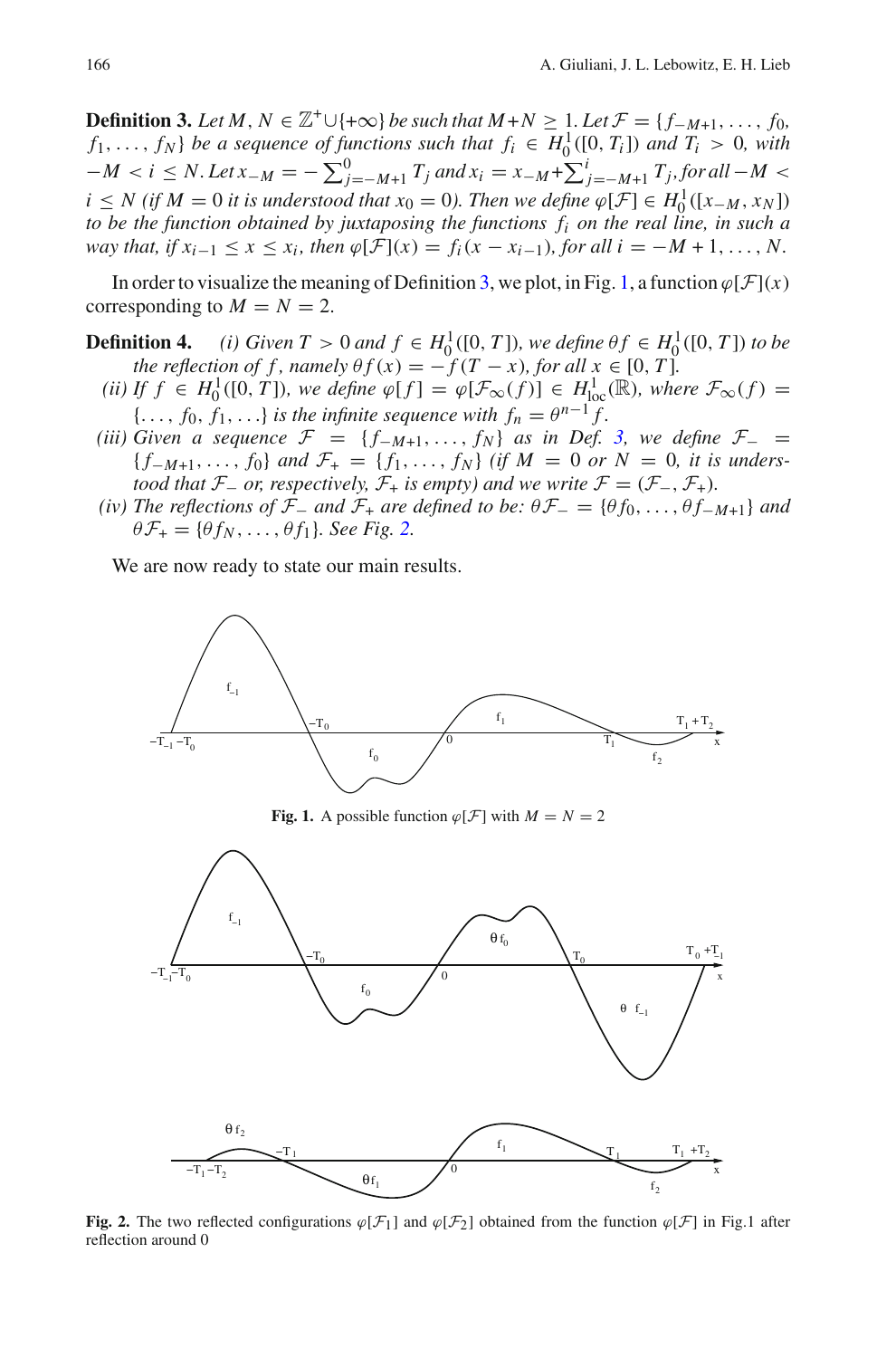**Theorem 1 (Specific ground state free energy).** *For any*  $T > 0$ , let  $C_T = \{f \in$  $H_0^1([0, T])$  :  $f \ge 0$ }. The limits in [\(2.5\)](#page-2-1) exist, are equal and are given by

$$
e_0 = \inf_T e_T, \qquad e_T \equiv \inf_{f \in C_T} e_\infty(f), \tag{2.7}
$$

<span id="page-4-2"></span>*where,*

$$
e_{\infty}(f) = \lim_{L \to \infty} \frac{\mathcal{E}_{-L,L}^{\mathcal{F}}(\varphi[f])}{2L}.
$$
 (2.8)

<span id="page-4-1"></span>*(Note that the limit in the r.h.s. of*  $(2.8)$  *exists, because*  $\varphi$  *f l is periodic and v is summable.)*

*Moreover, e<sub>T</sub> is a continuous function of T; the limit*  $\lim_{T\to\infty} e_T$  *exists and it is given by*

$$
\lim_{T \to \infty} e_T = \inf_{f \in \mathcal{C}_{\infty}} \liminf_{L \to \infty} \frac{\mathcal{E}_{-L,L}^{\mathcal{F}}(f)}{2L},\tag{2.9}
$$

<span id="page-4-3"></span> $where \ C_{\infty} = \{ f \in H_{\text{loc}}^1(\mathbb{R}) : 0 \leq f \leq 1 \}.$ 

*For every T*  $> 0$ , *there is a function,*  $\phi_T$ *, that is a minimizer of the second equation in [\(2.7\)](#page-4-2)* and that satisfies  $|\phi_T| \leq 1$ . If  $F(t)$  is differentiable for  $t > 0$ , then  $\phi_T$  is twice *differentiable and it satisfies the Euler-Lagrange equation*

$$
\phi''_T(x) = \frac{1}{2} F'(\phi_T(x)) + \int_{-\infty}^{+\infty} dy \ v(x - y) \ (\varphi[\phi_T]) (y).
$$
 (2.10)

*If*  $F(t)$  *is convex for*  $t > 0$ *, then*  $\phi_T$  *is unique and the inf on the r.h.s. of* [\(2.9\)](#page-4-3) *is a minimum, with a constant function as a minimizer.*

## <span id="page-4-5"></span>**Corollary 1 (Infinite volume ground states).**

- *(i) If there exists T*<sup>0</sup> *such that*  $e_0 = e_{T_0} = e_{\infty}(\phi_{T_0})$ *, then*  $\varphi[\phi_{T_0}]$  *is an infinite volume ground state of*  $\mathcal{E}(\phi)$ *.*
- *(ii) If*  $e_0 = \lim_{T \to \infty} e_T$  *and*  $F(t)$  *is convex for*  $t \geq 0$ *, the constant function*  $\phi \equiv t_0$ *,* with  $t_0 > 0$  the point at which  $F(t) + t^2 \int_{-\infty}^{+\infty} v(x) dx$  achieves its minimum for  $t \geq 0$ , is an infinite volume ground state of  $\widetilde{\mathcal{E}(\phi)}$ . (Of course so is  $\phi \equiv -t_0$ *.*)

*Remark.* Theorem [1](#page-3-2) and its corollary may be informally stated by saying that all the minimizers of  $\mathcal{E}(\phi)$  are either *simply periodic*, of finite period T, with zero average, or of constant sign (and are constant if *F* is convex on  $\mathbb{R}^+$ ). By "simply periodic" we mean that within a period the minimizer has only one positive and one negative region, with the negative part obtained by a reflection from the positive part.

## <span id="page-4-0"></span>**3. Proof of the Main Results**

<span id="page-4-4"></span>As proved in [\[13](#page-13-13)], reflection-positivity of the long range potential v implies the following basic estimate: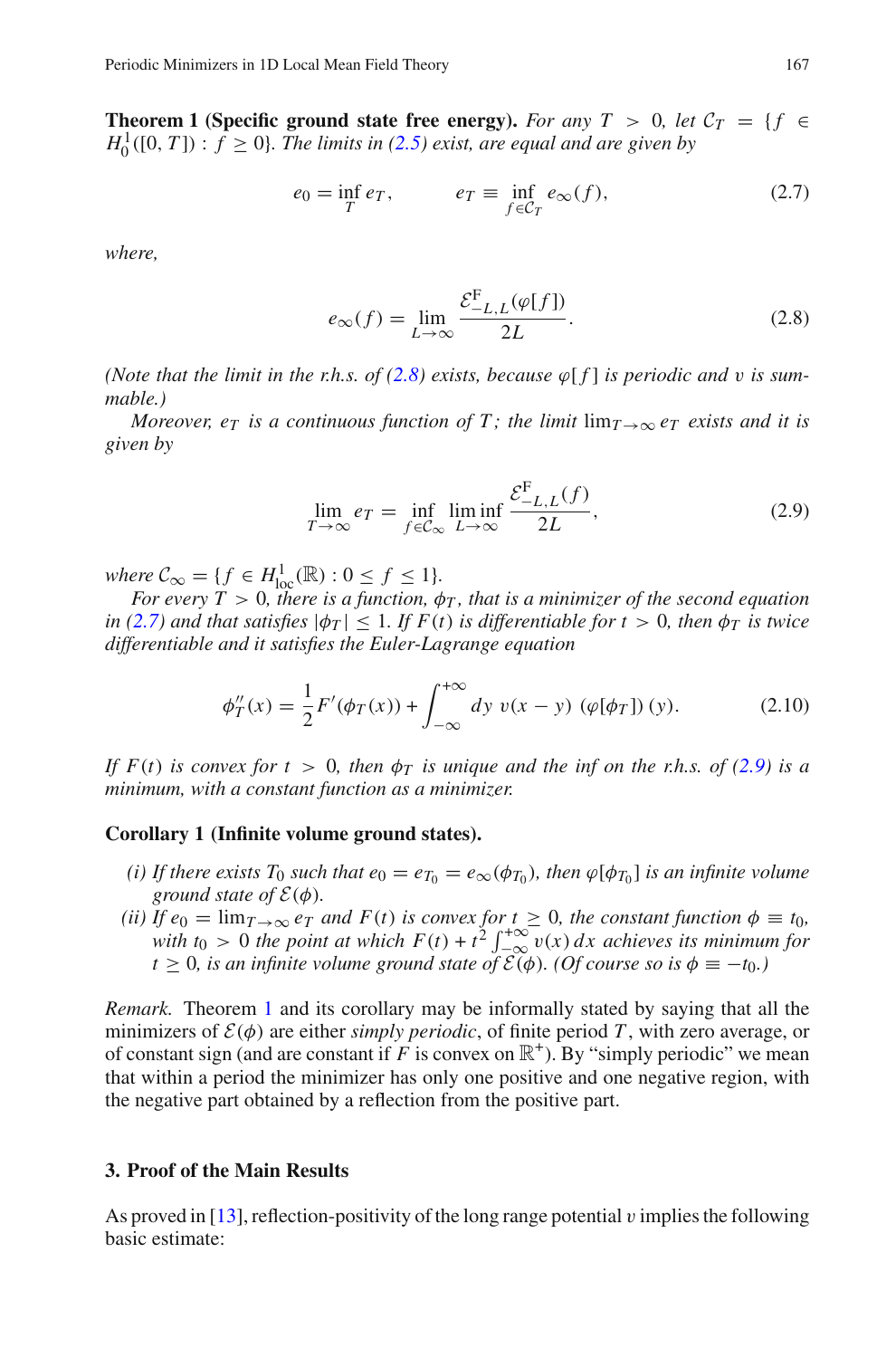**Lemma 1.** *Given a finite sequence of functions*  $\mathcal{F} = \{f_{-M+1}, \ldots, f_0, f_1, \ldots, f_N\}$ (*F*−, *F*+)*, as in Def. [3](#page-2-0) and [4,](#page-3-3) we have:*

$$
\mathcal{E}_{x_{-M},x_N}^{\mathcal{D}}(\varphi[\mathcal{F}]) \ge \frac{1}{2} \mathcal{E}_{-x_N,x_N}^{\mathcal{D}}(\varphi[\mathcal{F}_1]) + \frac{1}{2} \mathcal{E}_{x_{-M},-x_{-M}}^{\mathcal{D}}(\varphi[\mathcal{F}_2]),\tag{3.11}
$$

*where*  $\mathcal{F}_1 = (\theta \mathcal{F}_+, \mathcal{F}_+) = {\theta f_N, \ldots, \theta f_1, f_1, \ldots, f_N}$  *and*  $\mathcal{F}_2 = (\mathcal{F}_-, \theta \mathcal{F}_-) =$  ${f_{-M+1}, \ldots, f_0, \theta f_0, \ldots, \theta f_{-M+1}}.$ 

In terms of the function  $\varphi[\mathcal{F}]$  in Fig. [1,](#page-3-0) the statement of the lemma is that the energy of this function is larger than the average of the energies of the two reflected configurations in Fig. [2.](#page-3-1)

The key technical ingredient in the proof of Theorem [1](#page-3-2) is the *chessboard estimate*, which is obtained from Lemma [1](#page-4-4) by repeatedly reflecting around different nodes of the function. A chessboard estimate in the presence of periodic boundary conditions has appeared many times before in the literature, see for instance [\[13](#page-13-13)]. Here, however, we will need a generalization of it to the case of Dirichlet boundary conditions, and we proceed as proposed in the Appendix of [\[18\]](#page-13-1).

**Chessboard estimate with Dirichlet boundary conditions.** *Given a finite sequence of functions*  $\mathcal{F} = \{f_1, \ldots, f_N\}$ ,  $N \geq 1$ , as in Definition [3,](#page-2-0) with  $f_i \in H_0^1([0, T_i])$ , we *have:*

$$
\mathcal{E}_{0,x_N}^{\mathcal{D}}\left(\varphi[\mathcal{F}]\right) \ge \sum_{i=1}^N T_i e_\infty(f_i). \tag{3.12}
$$

<span id="page-5-0"></span>*Proof of [\(3.12\)](#page-5-0)*. We proceed by induction. (i) If  $N = 1$ , let us first compare the energy of  $f_1$  with that of  $\{f_1, \pm \theta f_1\}$ . Using the fact that  $F(t)$  is even, the energy of  $\{f_1, \pm \theta f_1\}$ can be rewritten as:

<span id="page-5-1"></span>
$$
\mathcal{E}_{0,2x_1}^D(\varphi[\{f_1,\pm\theta f_1\}]) = 2\mathcal{E}_{0,x_1}^D(f_1) \pm 2\int_0^{x_1} dx \int_{x_1}^{2x_1} f_1(x)v(x-y) \theta f_1(y-x_1)
$$
  
\n
$$
\equiv 2\mathcal{E}_{0,x_1}^D(f_1) + E_{int}(f_1; \pm\theta f_1).
$$
\n(3.13)

At least one of the two interaction energies  $E_{int}(f_1; \theta f_1)$  or  $E_{int}(f_1; -\theta f_1)$  is  $\leq$ 0, simply because  $E_{int}(f_1; -\theta f_1) = -E_{int}(f_1; \theta f_1)$ . By reflection positivity, *i.e.*, by Lemma [1,](#page-4-4) we have in fact that  $\mathcal{E}_{0,2x_1}^D(\varphi[\{f_1,\pm\theta f_1\}]) \geq \mathcal{E}_{0,2x_1}^D(\varphi[\{f_1,\theta f_1\}])$ , therefore  $E_{int}(f_1; \theta f_1) \leq 0$ . Using [\(3.13\)](#page-5-1) we find:

$$
\mathcal{E}_{0,x_1}^{\mathcal{D}}(f_1) \ge \frac{1}{2} \mathcal{E}_{0,2x_1}^{\mathcal{D}}(\varphi[\{f_1,\theta f_1\}]).
$$
\n(3.14)

Iterating the same argument, we find:

$$
\mathcal{E}_{0,x_1}^{\mathcal{D}}(f_1) \ge \frac{\mathcal{E}_{0,2^m x_1}^{\mathcal{D}}(\varphi[f_1^{\otimes 2^m}])}{2^m},\tag{3.15}
$$

<span id="page-5-2"></span>where, by definition,

$$
f_1^{\otimes 2^m} = \{ \overbrace{f_1, \theta f_1, \dots, f_1, \theta f_1}^{2^m \text{ times}} \}.
$$
 (3.16)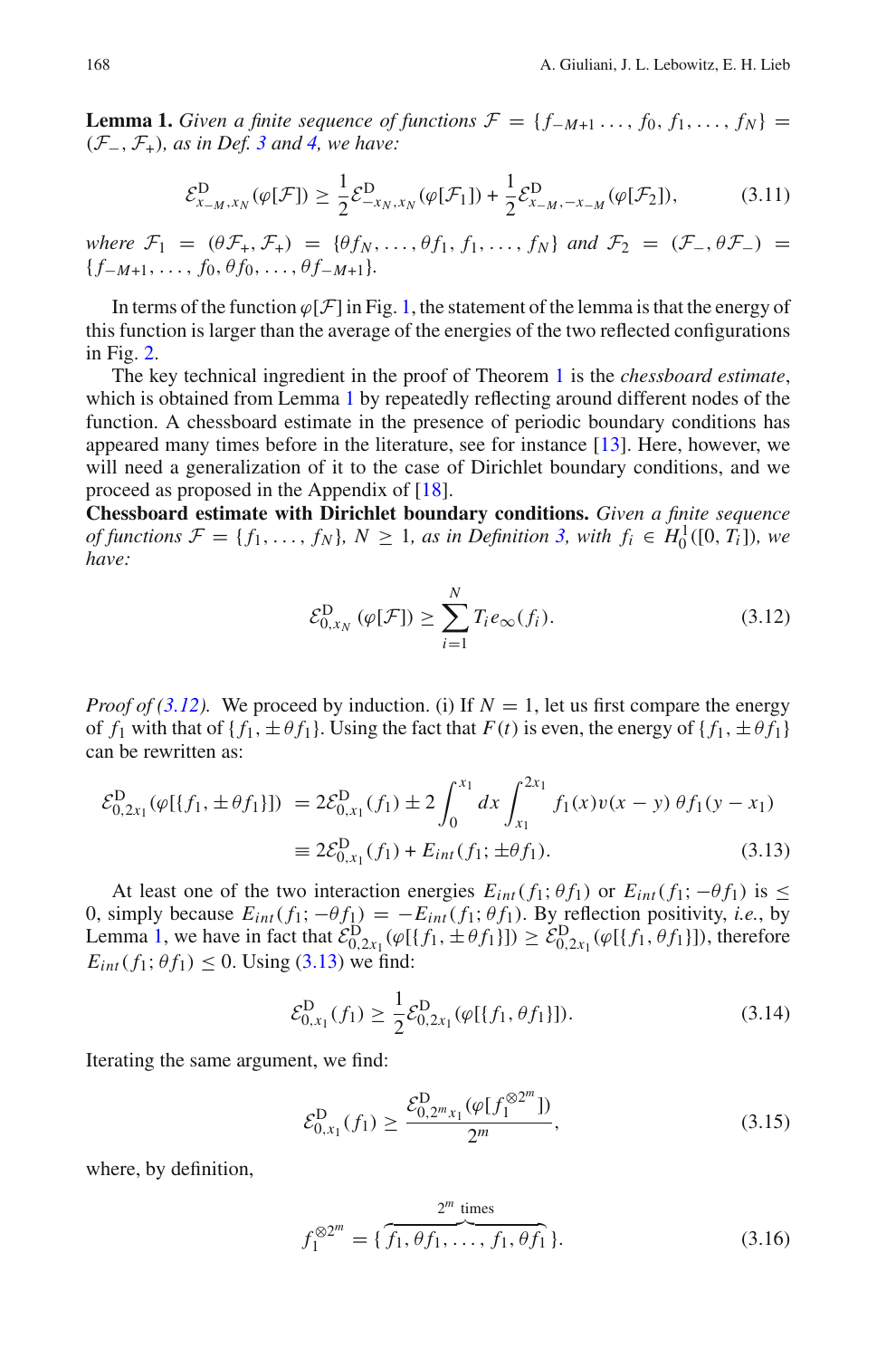Taking the limit  $m \to \infty$  in [\(3.15\)](#page-5-2) we get the desired estimate:

$$
\mathcal{E}_{0,x_1}^{\mathcal{D}}(f_1) \ge T_1 e_{\infty}(f_1). \tag{3.17}
$$

(ii) Let us now assume by induction that the bound is valid for all  $1 \leq N \leq n - 1$ ,  $n \geq 2$ , and let us prove it for  $N = n$ . There are two cases.

<span id="page-6-0"></span>(a)  $n = 2p$  for some  $p \ge 1$  $p \ge 1$ . If we reflect once, by Lemma 1 we have:

$$
\mathcal{E}_{0,x_{2p}}^{\mathbf{D}}(\varphi[\{f_1,\ldots,f_{2p}\}])
$$
\n
$$
\geq \frac{1}{2}\mathcal{E}_{0,2(x_{2p}-x_{p})}^{\mathbf{D}}(\varphi[\{\theta f_{2p},\ldots,\theta f_{p+2},(\theta f_{p+1})^{\otimes 2},f_{p+2},\ldots f_{2p}\}])
$$
\n
$$
+\frac{1}{2}\mathcal{E}_{0,2x_{p}}^{\mathbf{D}}(\varphi[\{f_1,\ldots,f_{p-1},f_p^{\otimes 2},\theta f_{p-1},\ldots,\theta f_1\}]).
$$
\n(3.18)

If we now regard  $(\theta f_{p+1})^{\otimes 2}$  and  $f_p^{\otimes 2}$  as two new functions in  $H_0^1([0, 2T_{p+1}])$  and in  $H_0^1([0, 2T_p])$ , respectively, the two terms in the r.h.s. of [\(3.18\)](#page-6-0) can be regarded as two terms with  $N = 2p - 1$  and, by the induction assumption, they satisfy the bounds:

$$
\mathcal{E}_{0,2(x_{2p}-x_{p})}^{\mathbf{D}}(\varphi[\{\theta f_{2p},\ldots,\theta f_{p+2},(\theta f_{p+1})^{\otimes2},f_{p+2},\ldots f_{2p}\}]) \geq 2\sum_{i=p+1}^{2p}T_{i}e_{\infty}(f_{i}),
$$
  

$$
\mathcal{E}_{0,2x_{p}}^{\mathbf{D}}(\varphi[\{f_{1},\ldots,f_{p-1},f_{p}^{\otimes2},\theta f_{p-1},\ldots,\theta f_{1}\}]) \geq 2\sum_{i=1}^{p}T_{i}e_{\infty}(f_{i}),
$$
(3.19)

where we used that  $e_{\infty}((\theta f_{p+1})^{\otimes 2}) = e_{\infty}(f_{p+1})$  and  $e_{\infty}(f_p^{\otimes 2}) = e_{\infty}(f_p)$ . Therefore, the desired bound is proved.

(b)  $n = 2p + 1$  for some  $p \ge 1$ . If we reflect once we get:

$$
\mathcal{E}_{0,x_{2p+1}}^{D}(\varphi[\{f_1,\ldots,f_{2p+1}\}])
$$
\n
$$
\geq \frac{1}{2}\mathcal{E}_{0,2(x_{2p+1}-x_{p+1})}^{D}(\varphi[\{\theta f_{2p+1},\ldots,\theta f_{p+3},(\theta f_{p+2})^{\otimes2},f_{p+3},\ldots,f_{2p+1}\}])
$$
\n
$$
+\frac{1}{2}\mathcal{E}_{0,2x_{p+1}}^{D}(\varphi[\{f_1,\ldots,f_p,f_{p+1}^{\otimes2},\theta f_p,\ldots,\theta f_1\}]).
$$
\n(3.20)

The first term in the r.h.s. corresponds to  $N = 2p - 1$ , so by the induction hypothesis it is bounded below by  $\sum_{i=p+2}^{2p+1} T_i e_{\infty}(f_i)$ . As regards the second term, using reflection positivity again, we can bound it from below by

$$
\frac{1}{4} \mathcal{E}_{0,2x_p}^D(\varphi[\{f_1,\ldots,f_p,\theta f_p,\ldots,\theta f_1\}]) + \frac{1}{4} \mathcal{E}_{0,2x_p+4x_{p+1}}^D(\varphi[\{f_1,\ldots,f_p,(f_{p+1})^{\otimes 4},\theta f_p,\ldots,\theta f_1\}]).
$$
\n(3.21)

<span id="page-6-1"></span>By the induction hypothesis, the first term is bounded below by  $(1/2) \sum_{i=1}^{p} T_i e_{\infty}(f_i)$ , and the second can be bounded using reflection positivity again. Iterating we find:

$$
\mathcal{E}^{\mathcal{D}}(\varphi[\{f_1, \ldots, f_{2p+1}\}])
$$
\n
$$
\geq \sum_{i=p+2}^{2p+1} T_i e_{\infty}(f_i) + \left(\sum_{n\geq 1} 2^{-n}\right) \cdot \sum_{i=1}^p T_i e_{\infty}(f_i)
$$
\n
$$
+ \lim_{n \to \infty} 2^{-n} \mathcal{E}_{0,2x_p+2^m x_{p+1}}^{\mathcal{D}}(\varphi[\{f_1, \ldots, f_p, (f_{p+1})^{\otimes 2^m}, \theta f_p, \ldots, \theta f_1\}]). \tag{3.22}
$$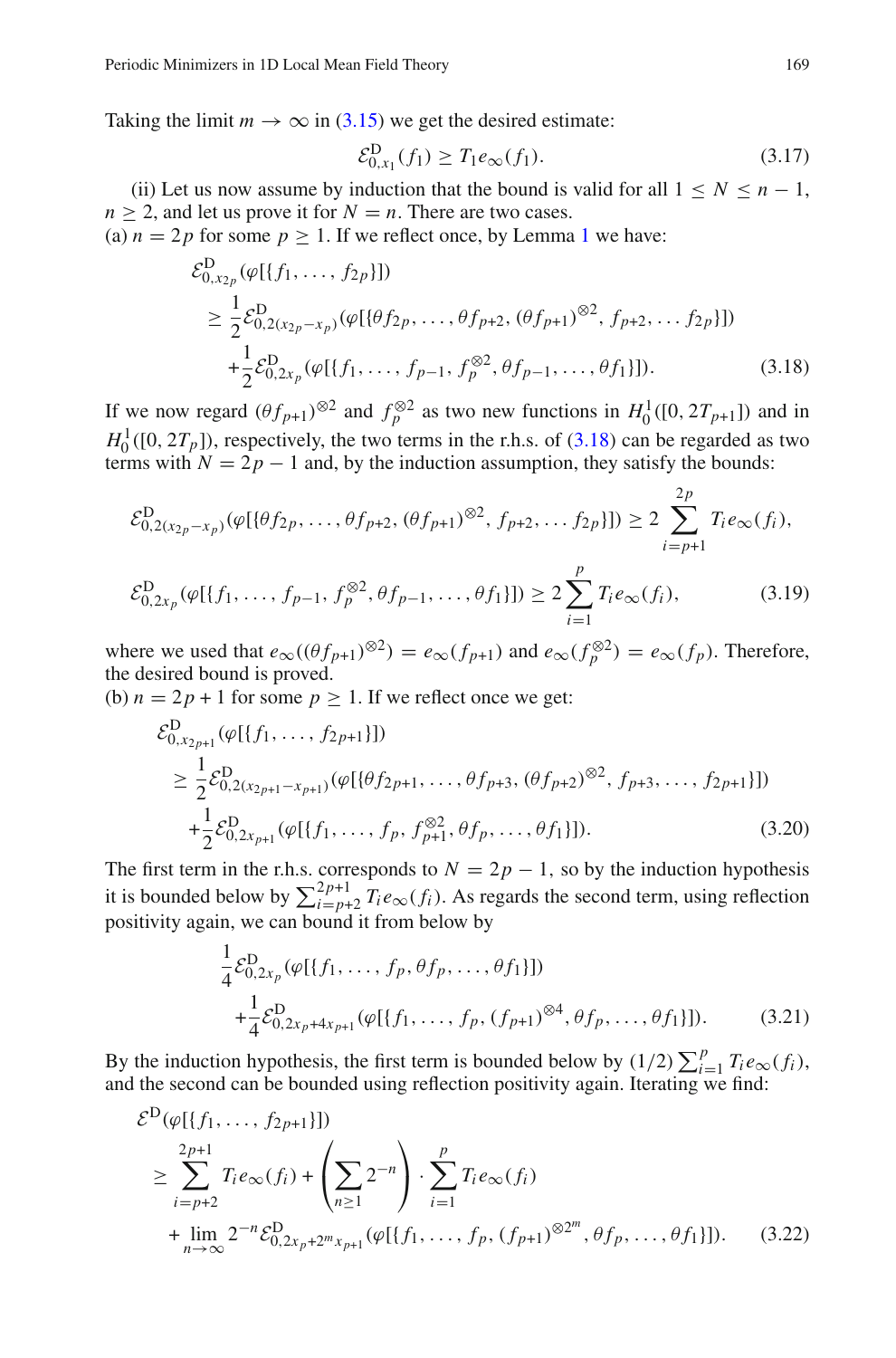Note that the last term is equal to  $T_{p+1}e_{\infty}(f_{p+1})$ , so [\(3.22\)](#page-6-1) is the desired bound. This concludes the proof of  $(3.12)$ .  $\Box$ 

*Proof of Theorem [1.](#page-3-2)* Let us temporarily restrict to functions  $\phi$  satisfying  $|\phi| \leq \kappa$ , for some  $\kappa > 1$ , and let us prove under this additional assumption that: (i)  $e_0 =$ inf *T* inf  $f \in C_T$   $e_\infty(f)$  and (ii) inf  $f \in C_T$   $e_\infty(f) = e_\infty(\phi_T)$  for some  $\phi_T \in C_T$  such that  $|\phi_T| \leq 1$ . For simplicity of notation, we will still denote by  $e_0$ ,  $E_L^F$ , etc., the infima of the specific energy, of the energy  $\mathcal{E}_{0,L}^{\mathbf{F}}$ , etc., under the additional restriction  $|\phi| \leq \kappa$ . (1) Let us first prove that  $e_0 = \inf_T \inf_{f \in C_T} e_\infty(f)$ . First of all, let us note that

 $\limsup_{L\to\infty} E_L^F/L = \limsup_{L\to\infty} E_L^D/L$  and  $\liminf_{L\to\infty} E_L^F/L = \liminf_{L\to\infty} E_L^D/L$ , because the interaction  $v$  is absolutely summable. Moreover, it follows by the variational estimate  $E_L^{\text{F}} \leq \mathcal{E}_{0,L}^{\text{F}}(\varphi[f])$ , valid for any  $f \in \mathcal{C}_T$ ,  $T > 0$ , that  $\limsup_{L \to \infty} E_L^{\text{F}}/L \leq$  $\inf_T \inf_{f \in C_T} e_\infty(f)$ .

We then just need to prove that  $\liminf_{L\to\infty} E_L^D/L \ge \inf_T \inf_{f \in C_T} e_\infty(f)$ . For this purpose, given  $L > 0$ , let  $\phi$  be any function in  $H_0^1([0, L])$  and let us denote by  $x_0 =$  $0 < x_1 < \ldots < x_N = L$  its nodes (if  $\phi$  is identically 0 in some interval [a, b]  $\subseteq [0, L]$ , it will be understood that  $\phi$  has two nodes between *a* and *b*, the first located at  $x = a$ the second at  $x = b$ ). We define:  $T_i = x_i - x_{i-1}$ ,  $i = 1, ..., N$ . Let  $f_i : [0, T_i] \rightarrow \mathbb{R}$  be such that  $\phi(x) = f_i(x - x_{i-1})$ , for all  $x \in [x_{i-1}, x_i]$ . By construction any  $f_i$  is either nonnegative or nonpositive and  $\phi = \varphi[\{f_1, \ldots, f_N\}]$ . Using the chessboard estimate we find:

$$
\mathcal{E}_{0,L}^{\mathcal{D}}(\phi) = \mathcal{E}_{0,L}^{\mathcal{D}}(\varphi[\{f_1, \ldots, f_N\}]) \ge \sum_{i=1}^{N} T_i e_{\infty}(f_i). \tag{3.23}
$$

All the  $e_{\infty}(f_i)$  in the r.h.s. can be bounded below by inf<sub>*T*</sub> inf  $f \in \mathcal{C}_T$   $e_{\infty}(f)$ , and the proof of this first claim is concluded.

<span id="page-7-0"></span>(2) Next, let us show that for any fixed  $T > 0$  there exists a function  $\phi_T \in C_T$  such that  $|\phi_T| \leq 1$  and  $e_{\infty}(\phi_T) = \inf_{f \in C_T} e_{\infty}(f) \equiv e_T$ . Note that for any  $f \in C_T$ ,  $e_{\infty}(f)$  can be rewritten as:

$$
e_{\infty}(f) = \frac{1}{T} \int_0^T dx \left(f'(x)\right)^2 + \frac{1}{T} \int_0^T dx F(f(x))
$$
  
+ 
$$
\frac{1}{T} \int_0^T dx \int_0^T dy f(x) f(y) \tilde{v}_T(x, y),
$$
(3.24)

with

$$
\widetilde{v}_T(x, y) = \sum_{n \in \mathbb{Z}} \left[ v(2nT + y - x) - v(y + x + 2nT) \right]. \tag{3.25}
$$

Since  $F \ge 0$ , the first two terms on the r.h.s. of [\(3.24\)](#page-7-0) are clearly nonnegative. Since v is absolutely summable, the potential  $\tilde{v}_T(x, y)$  can be rewritten as

$$
\widetilde{v}_T(x, y) = \sum_{n \ge 0} \left[ v(2nT + y - x) - v(2(n+1)T - y - x) - v(2nT + y + x) + v(2(n+1)T - y + x) \right],
$$
\n(3.26)

and using the fact that  $v'' > 0$ , it is straightforward to check that each term in the sum on the r.h.s. is pointwise positive, for all  $0 \le x, y \le T$ . This implies that the third term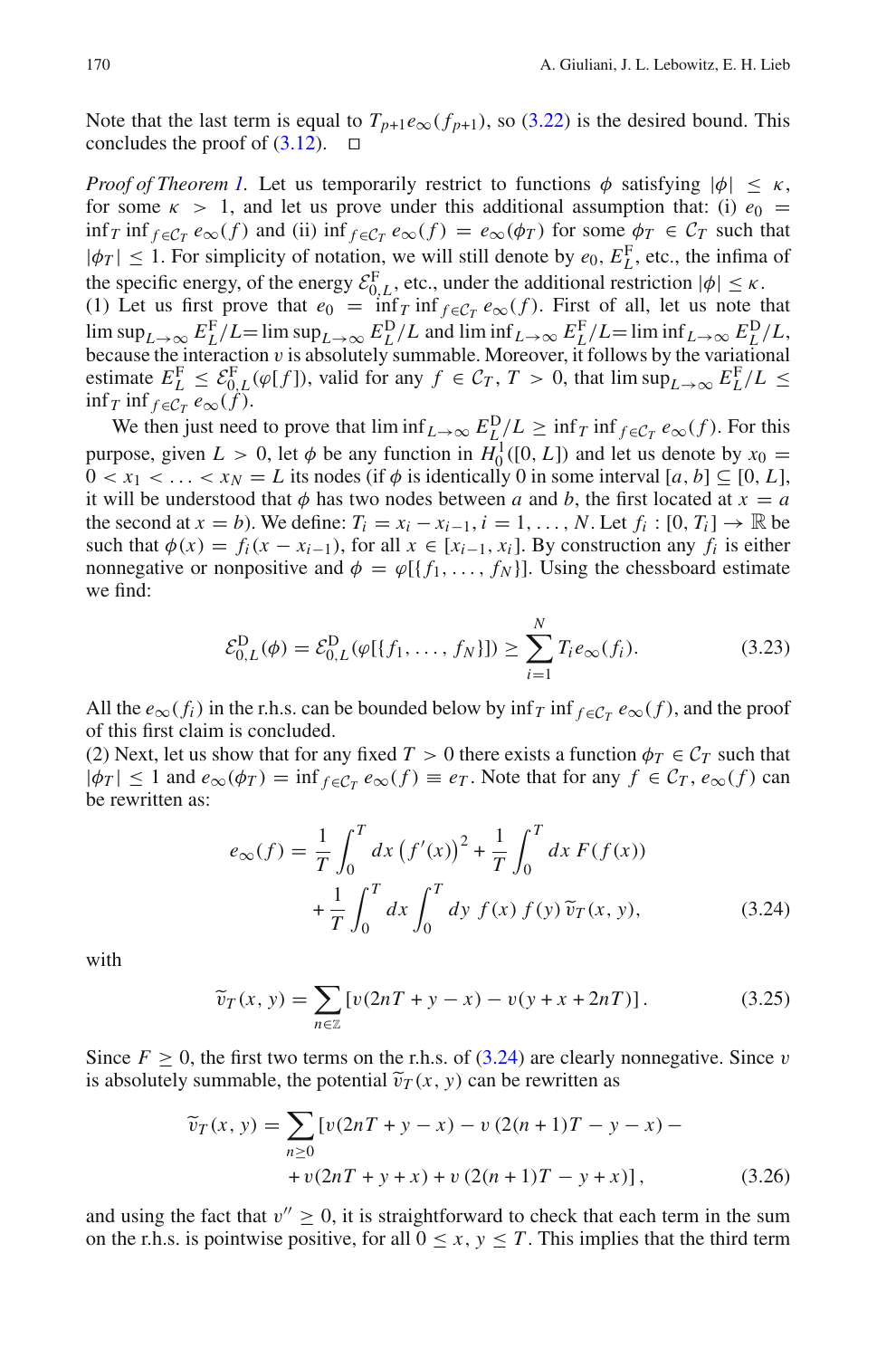in the r.h.s. of [\(3.24\)](#page-7-0) is nonnegative as well. We will denote the kinetic energy, *i.e.*, the first term in the r.h.s. of [\(3.24\)](#page-7-0), by  $K_f$ , and the second and third terms by  $V_f$  and  $W_f$ , respectively.

Now let  $f^j$  be a minimizing sequence, *i.e.*,  $e_\infty(f^j) \to e_T$  as  $j \to \infty$  and  $f^j \in C_T$ . First we note that  $K_{fj}$  is bounded by a constant independent of *j*, because  $K_{fj} \leq$  $Te_{\infty}(f^j)$  and  $e_{\infty}(f^j)$  is uniformly bounded from above by some constant *C*. Moreover, we can assume without loss of generality that  $|f^j| \leq 1$ : in fact, since  $F(t)$  has an absolute minimum at  $t = 1$  and the potential  $\tilde{v}(x, y)$  is pointwise positive, we see that the energy in [\(3.24\)](#page-7-0) decreases by replacing *f* with  $\min\{f, 1\}$ . In fact, each of the three terms in the energy can only decrease with the replacement. Then the sequence  $f^j$  is bounded in  $H_0^1([0, T])$ . Since bounded sets in  $H_0^1([0, T])$  are weakly sequentially compact (see [\[21\]](#page-14-12), Sect. 7.18), we can therefore find a function  $\phi_T$  in  $H_0^1([0, T])$  and a subsequence (which we continue to denote by  $f^j$ ) such that  $f^j \to \phi_T$  weakly in  $H_0^1([0, T])$ . By Corollary 8.7 in [\[21\]](#page-14-12) ("weak convergence implies a.e. convergence"), we can assume without loss of generality that  $f^j(x) \to \phi_T(x)$  for almost every  $x \in [0, T]$ . This function  $\phi_T$  satisfies  $|\phi_T| \leq 1$  and will be our minimizer: in fact, since the kinetic energy  $K_f$  is weakly lower semicontinuous (see [\[21\]](#page-14-12), Sect. 8.2), and since  $V_{f} \rightarrow V_{\phi T}$ and  $W_{f}$   $\rightarrow$   $W_{\phi}$  as  $j \rightarrow \infty$ , by the dominated convergence theorem, we have that

$$
e_T = \lim_{j \to \infty} e_{\infty}(f_j) \ge e_{\infty}(\phi_T), \tag{3.27}
$$

and this shows that  $\phi_T$  is a minimizer. At this point it is clear that, since the minimizer  $\phi_T$  is independent of  $\kappa$ , the restriction  $|\phi| \leq \kappa$  under which we proved the results above can be removed and, therefore, the results of  $(1)$  and  $(2)$  are valid under the assumptions of Theorem 1.

(3) Now, let us show that  $e_T$  is continuous in T. We shall do this by deriving bounds from above and below on  $e_{T+\varepsilon}$ , tending to  $e_T$  as  $\varepsilon \to 0$ . Let us take  $\varepsilon > 0$ . In order to get the bound from above on  $e_{T+\varepsilon}$ , let us consider a variational function  $f_{T+\varepsilon} \in H_0^1([0, T+\varepsilon])$ , coinciding with  $\phi_T$ , *i.e.*, a minimizer of  $e_T$  satisfying  $|\phi_T| \leq 1$ , for  $x \in [0, T]$ , and equal to 0 in  $x \in [T, T + \varepsilon]$ . Using [\(3.24\)](#page-7-0) we get

$$
e_{T+\varepsilon} \le e_{\infty}(f_{T+\varepsilon})
$$
  
=  $\frac{1}{T+\varepsilon} \int_0^T dx \, (\phi'_T(x))^2 + \frac{1}{T+\varepsilon} \int_0^T dx \, F(\phi_T(x)) + \frac{\varepsilon}{T+\varepsilon} F(0)$   
+  $\frac{1}{T+\varepsilon} \int_0^T dx \int_0^T dy \, \phi_T(x) \, \phi_T(y) \, \widetilde{v}_{T+\varepsilon}(x, y),$  (3.28)

and clearly  $e_{\infty}(f_{T+\varepsilon}) \to e_{\infty}(\phi_T)$  as  $\varepsilon \to 0$ . In order to get a lower bound, let us use the variational estimate  $e_T \leq e_\infty(g_T)$ , where  $g_T = \phi_{T+\varepsilon}(x(1+\varepsilon/T))$ . Using [\(3.24\)](#page-7-0), we get

$$
e_T \le e_{\infty}(g_T)
$$
  
=  $\frac{1}{T} \left(1 + \frac{\varepsilon}{T}\right) \int_0^{T+\varepsilon} dx \left[\phi'_{T+\varepsilon}(x)\right]^2 + \frac{1}{T} \left(1 + \frac{\varepsilon}{T}\right)^{-1} \int_0^{T+\varepsilon} dx F(\phi_{T+\varepsilon}(x))$   
+  $\frac{1}{T} \left(1 + \frac{\varepsilon}{T}\right)^{-2} \int_0^{T+\varepsilon} dx \int_0^{T+\varepsilon} dy \phi_{T+\varepsilon}(x) \phi_{T+\varepsilon}(y)$   
 $\times \sum_{n \in \mathbb{Z}} \left[ v \left( \frac{2n(T+\varepsilon) + y - x}{1 + \varepsilon/T} \right) - v \left( \frac{2n(T+\varepsilon) + y + x}{1 + \varepsilon/T} \right) \right]$ (3.29)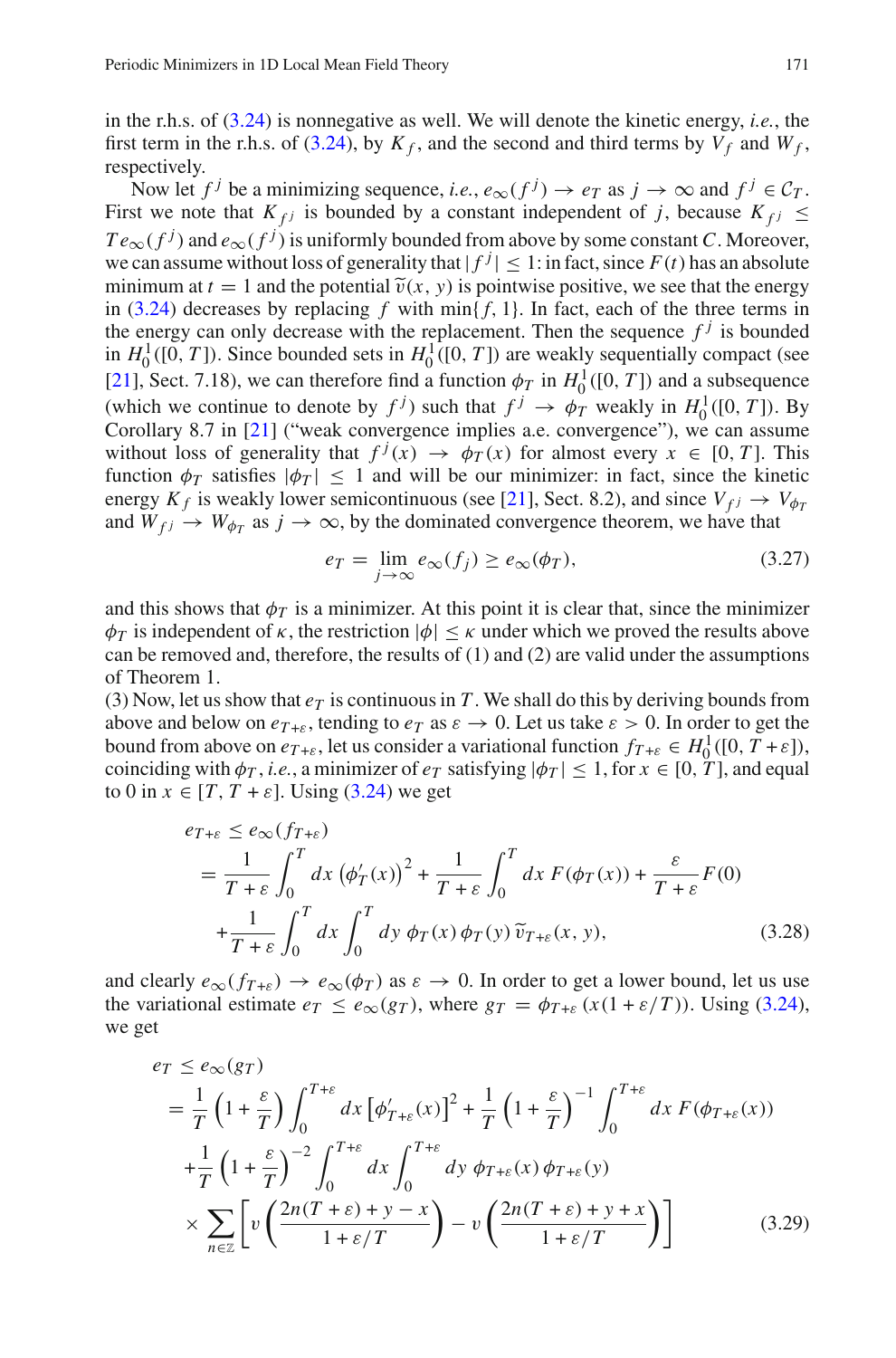and clearly  $e_{\infty}(g_T) - e_{\infty}(\phi_{T+\varepsilon}) \to 0$  as  $\varepsilon \to 0$ . A similar proof applies to the case  $\varepsilon$  < 0, therefore continuity of  $e_T$  is proved.

(4) Let us prove that  $\lim_{T\to\infty} e_T$  exists and is equal to:

$$
\lim_{T \to \infty} e_T = \inf_{f \in \mathcal{C}_{\infty}} \liminf_{L \to \infty} \frac{\mathcal{E}_{-L,L}^{\mathcal{F}}(f)}{2L},\tag{3.30}
$$

where  $C_{\infty} = \{ f \in H_{loc}^1(\mathbb{R}) : 0 \le f \le 1 \}$ . For this purpose, if  $\phi_T$  is a minimizer of  $e_T$ satisfying  $|\phi_T|$  < 1, let us rewrite

<span id="page-9-0"></span>
$$
e_{\infty}(\phi_T)
$$
  
=  $\frac{1}{T} \int_0^T dx \left[ (\phi'_T(x))^2 + F(\phi_T(x)) \right] + \frac{1}{T} \int_0^T dx \int_0^T dy \ \phi_T(x) \ \phi_T(y) \ v(y-x)$   
+  $\frac{1}{T} \int_0^T dx \int_0^T dy \ \phi_T(x) \ \phi_T(y) \sum_{n \ge 1} \left[ v(2nT + y - x) - v(2nT - y - x) \right]$   
+  $\frac{1}{T} \int_0^T dx \int_0^T dy \ \phi_T(x) \ \phi_T(y) \sum_{n \ge 1} \left[ v(2nT - y + x) - v(2(n - 1)T + y + x) \right].$  (3.31)

Using the fact that  $0 \leq \phi_T \leq 1$ , and the fact that  $v \in L^1(\mathbb{R}) \cap L^\infty(\mathbb{R})$  is completely monotone, we find that the last two terms in  $(3.31)$  tend to 0 as  $T \to \infty$ . Therefore:

$$
e_T = \frac{\mathcal{E}_{0,T}^{\mathcal{D}}(\phi_T)}{T} + o(1) = \inf_{f \in \mathcal{C}_T^*} \frac{\mathcal{E}_{0,T}^{\mathcal{F}}(f)}{T} + o(1),\tag{3.32}
$$

where  $C_T^* = \{ f \in H^1([0, T]) : 0 \le f \le 1 \}$ . Repeating the proof in part (2), we find that the inf in the r.h.s. is a minimum, and we denote by  $f_T$  the corresponding minimizer. Note that the quantity  $\mathcal{E}_{0,T}^{\mathbf{F}}(f_T)$  is superadditive in *T*, *i.e.*,  $\mathcal{E}_{0,T_1+T_2}^{\mathbf{F}}(f_{T_1+T_2}) \geq$  $\mathcal{E}_{0,T_1}^F(f_T) + \mathcal{E}_{0,T_2}^F(f_{T_2})$ . Then the limit as  $T \to \infty$  of  $\mathcal{E}_{0,T}^F(f_T)/T$  exists and

$$
\lim_{T \to \infty} e_T = \lim_{T \to \infty} \frac{\mathcal{E}_{0,T}^{\mathcal{F}}(f_T)}{T}.
$$
\n(3.33)

<span id="page-9-1"></span>Now, on the one hand, using the variational estimate  $\mathcal{E}_{0,T}^F(f_T) \leq \mathcal{E}_{0,T}^F(f)$  valid for any  $f \in \mathcal{C}_{\infty}$ , we see that the limit on the r.h.s. of  $(3.33)$  is smaller than inf  $f \in \mathcal{C}_{\infty}$  $\liminf_{L\to\infty}\mathcal{E}^{\text{F}}_{-L,L}(f)/(2L)$ . On the other hand, using summability and complete monotonicity of  $v$ , we find that for any  $T$ ,

$$
\frac{\mathcal{E}_{0,T}^{\mathcal{F}}(f_T)}{T} = \lim_{L \to \infty} \frac{\mathcal{E}_{-L,L}^{\mathcal{F}}(\widetilde{\varphi}[f_T])}{2L} + o(1),\tag{3.34}
$$

where  $\tilde{\varphi}([f_T]) \in C_{\infty}$  is the function obtained by periodically repeating the sequence  ${f_T, -\theta f_T}$  infinitely many times and *o*(1) is a remainder that goes to 0 as  $T \to \infty$ . Clearly, the first term in the r.h.s. can be bounded from below by inf  $f \in \mathcal{C}_\infty$  $\liminf_{L\to\infty} \mathcal{E}^{\text{F}}_{-L,L}(f)/(2L)$  and this concludes the proof of the claim.

(5) Finally, it is straightforward to check that if the distributional derivative of *F* is a function, then the minimizer  $\phi_T$  satisfies the Euler-Lagrange equation in the sense of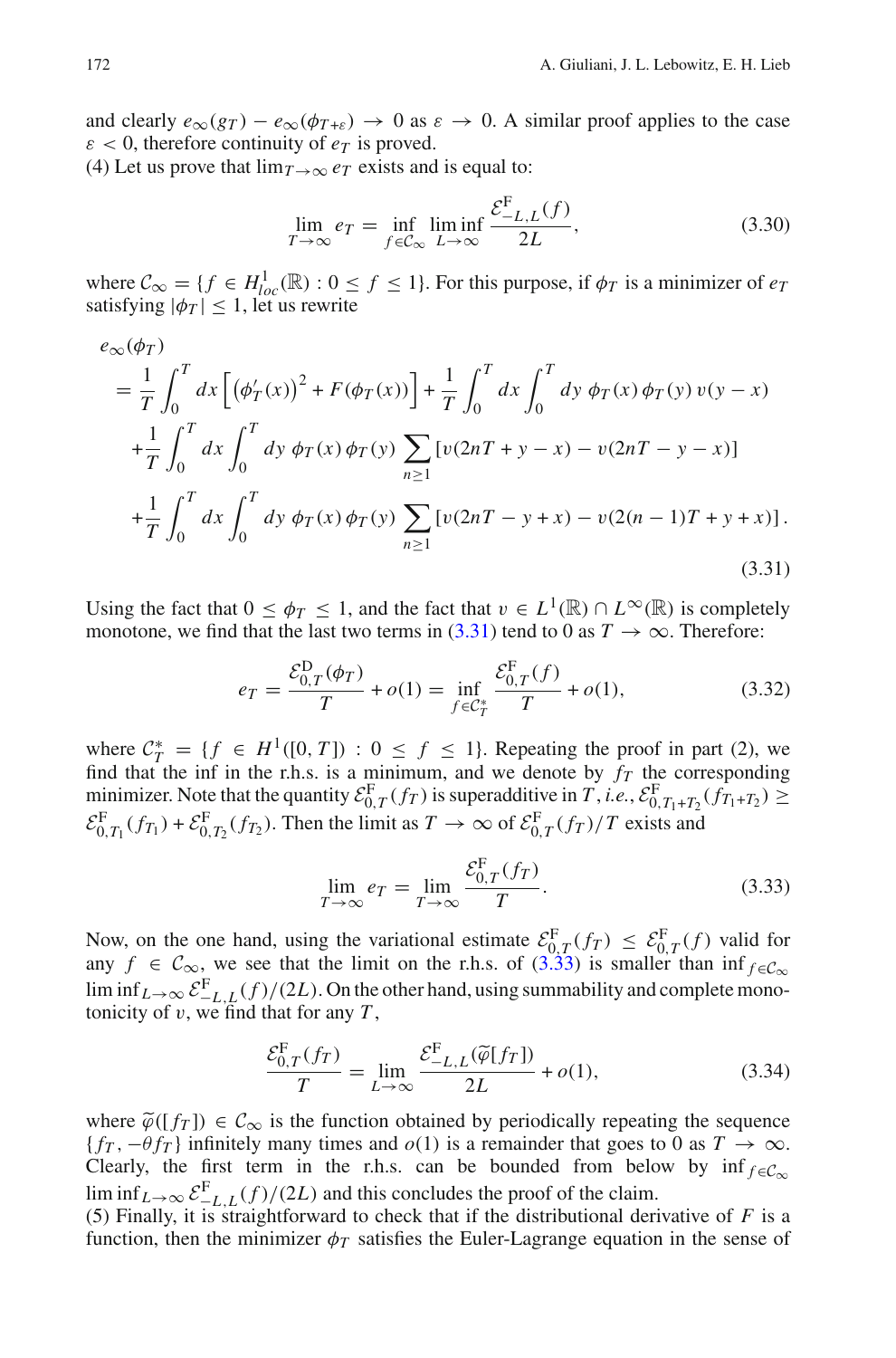distributions. If  $F(t)$  is differentiable for  $t > 0$ , by the smoothness of v, it follows by a standard "bootstrap" argument (see Theorem 11.7 in [\[21\]](#page-14-12)), that  $\phi_T \in C^2$ .

If  $F(t)$  is convex for  $t > 0$ , then the functional  $e_{\infty}(f_T)$  is strictly convex (because  $\int (f')^2$  is strictly convex) for  $f_T \in C_T$  and the minimizer  $\phi_T$  is unique. Similarly, for any  $L > 0$ , the functional  $\mathcal{E}_{0,L}^F(f)/L$  is strictly convex for  $f \in \mathcal{C}_L^*$  and so is  $\mathcal{E}_{0,L}^{per}(f)/L$ , where  $\mathcal{E}_{0,L}^{\text{per}}(f)$  is the analogue of  $\mathcal{E}_{0,L}^{\text{F}}(f)$  with periodic boundary conditions:

$$
\mathcal{E}_{0,L}^{\text{per}}(f) = \int_0^L dx \left[ \left( f'(x) \right)^2 + F(f) \right] + \int_0^L dx \int_0^L dy f(x) f(y) \sum_{n \in \mathbb{Z}} v(nL + y - x), \tag{3.35}
$$

with  $f \in C_L^{per} \equiv \{ g \in C_L^* : g(0) = g(L) \}.$ By the summability of  $v$ ,

$$
\liminf_{L \to \infty} \frac{\mathcal{E}_{0,L}^{\mathcal{F}}(f)}{L} = \liminf_{L \to \infty} \frac{\mathcal{E}_{0,L}^{\text{per}}(f)}{L}, \quad \forall f \in \mathcal{C}_{\infty}.
$$
 (3.36)

By periodicity,  $\mathcal{E}_{0,L}^{\text{per}}(f) = \frac{1}{L} \int_0^L \mathcal{E}_{0,L}^{\text{per}}(\tau_x f)$ , where  $\tau_x f(y) \equiv f(y-x)$ . By convexity, the latter quantity is bounded below by  $\mathcal{E}_{0,L}^{per}(\langle f \rangle) = L \left| F(\langle f \rangle) + \langle f \rangle^2 \int_0^L \frac{dx}{L} \int_0^L f(\langle f \rangle) \right|$ *dy*  $v(x - y)$ . This shows that the limit as  $T \to \infty$  of  $e_T$  is  $\min_{t \in \mathbb{R}^+} \{F(t) + t^2 \int_{-\infty}^{+\infty}$  $dx$  v(x) and concludes the proof of Theorem [1.](#page-3-2)  $\Box$ 

Corollary [1](#page-4-5) is a simple consequence of Theorem [1](#page-3-2) and of its proof.

*Proof of Corollary [1.](#page-4-5) (i)* Let  $T_0$  be such that  $e_0 = e_{T_0}$  and let us assume by contradiction that there exists an interval [*a*, *b*] and a function  $f \in H_{loc}^1(\mathbb{R})$ , coinciding with  $\varphi[\phi_{T_0}]$ on  $\mathbb{R}\setminus [a, b]$ , and such that  $\mathcal{E}_{a,b}(f) < \mathcal{E}_{a,b}(\varphi[\phi_{T_0}])$ . Note that if  $[a', b'] \supseteq [a, b]$ , then  $\mathcal{E}_{a',b'}(f) - \mathcal{E}_{a',b'}(\varphi[\phi_{T_0}]) = \mathcal{E}_{a,b}(f) - \mathcal{E}_{a,b}(\varphi[\phi_{T_0}]).$  We choose  $[a', b'] \supseteq [a, b]$  such that  $b' - a' = kT_0$ , for some  $k \in \mathbb{N}$ , and  $f(a') = f(b') = 0$ . We denote by  $f_1$  the restriction of  $f$  to  $[a', b']$  and we write:

$$
0 > \mathcal{E}_{a,b}(f) - \mathcal{E}_{a,b}(\varphi[\phi_{T_0}])
$$
  
= 
$$
\lim_{m \to \infty} \left[ \mathcal{E}_{a'-mT_0,b'+mT_0}^{D} \left( \varphi[\{\phi_{T_0}^{\otimes m}, f_1, \phi_{T_0}^{\otimes m}] \} \right) - \mathcal{E}_{a'-mT_0,b'+mT_0}^{D} \left( \varphi[\phi_{T_0}]\right) \right]
$$
  
= 
$$
\lim_{m \to \infty} \left[ \mathcal{E}_{a'-mT_0,b'+mT_0}^{\text{per}} \left( \varphi[\{\phi_{T_0}^{\otimes m}, f_1, \phi_{T_0}^{\otimes m}] \} \right) - \mathcal{E}_{a'-mT_0,b'+mT_0}^{\text{per}} \left( \varphi[\phi_{T_0}]\right) \right].
$$
 (3.37)

Now,  $\mathcal{E}_{a'-mT_0,b'+mT_0}^{\text{per}}(\varphi[\phi_{T_0}]) = (2m+k)T_0e_0$  and, by the chessboard inequality,

$$
\mathcal{E}_{a'-mT_0,b'+mT_0}^{\text{per}}\left(\varphi[\{\phi_{T_0}^{\otimes m}, f_1, \phi_{T_0}^{\otimes m} \}]\right) \ge 2mT_0e_0 + kT_0e_\infty(f_1),\tag{3.38}
$$

so that we find  $e_{\infty}(f_1) - e_0 < 0$ , which is a contradiction.

*(ii)* Let  $e_0 = \lim_{T \to \infty} e_T$  and  $F(t)$  convex for  $t > 0$ . As proved in Theorem [1,](#page-3-2)  $e_0 = \min_{t \in \mathbb{R}^+} \{F(t) + t^2 \int_{-\infty}^{+\infty} dx \, v(x) \} \equiv F(t_0) + t_0^2 \int_{-\infty}^{+\infty} dx \, v(x)$  and a repetition of the proof in part (i) shows that  $f(x) \equiv t_0$  is an infinite volume ground state.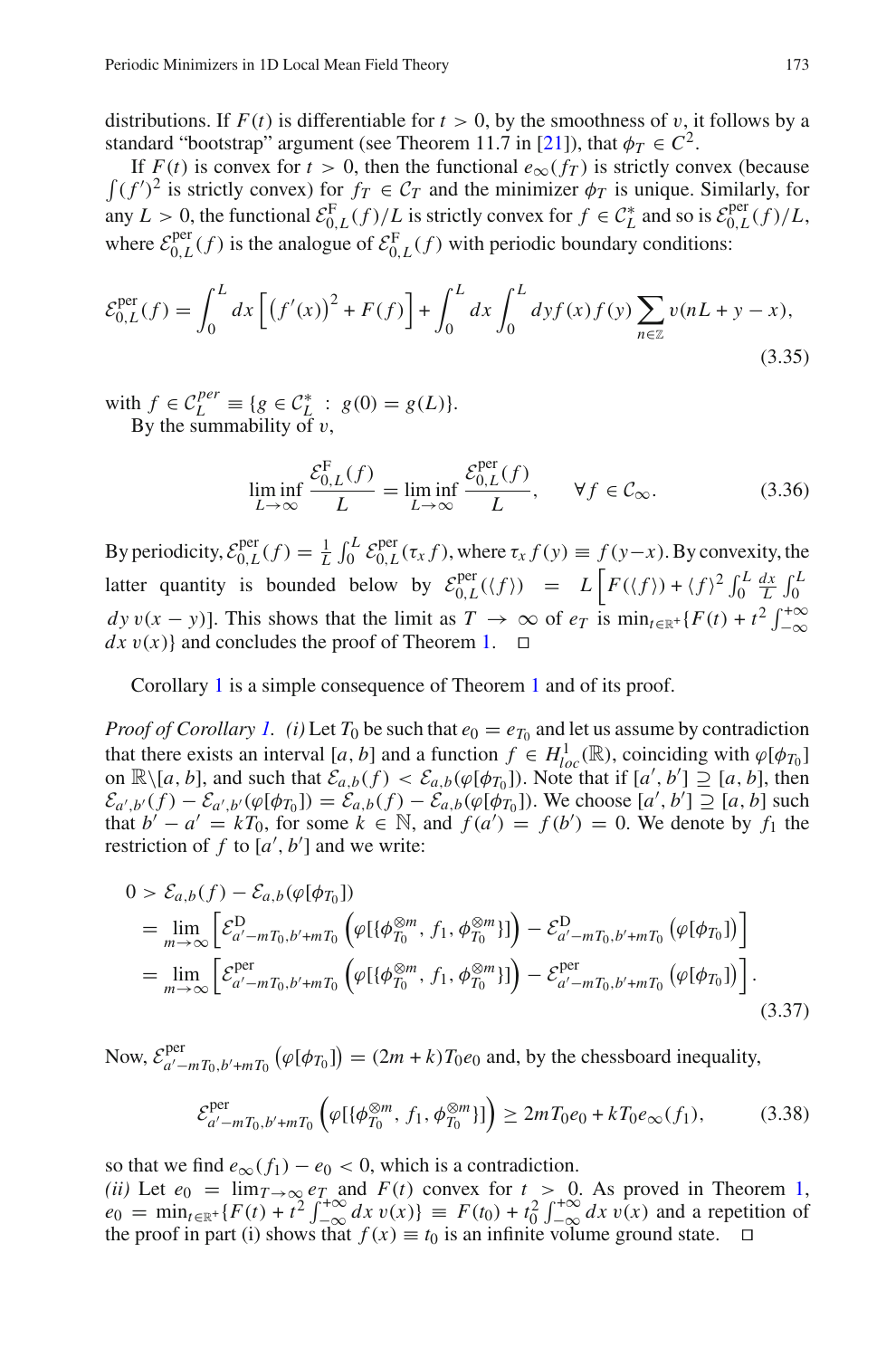### <span id="page-11-0"></span>**4. An Example**

One expects that when  $v(x)x$  is summable, i.e.,  $\int_0^\infty v(d\alpha)\alpha^{-2} < +\infty$ , the minimizer is periodic when  $\lambda = v(0)$  is large, while small  $\lambda$  produces a function with constant sign, say positive. If  $v(x)x$  is not summable one expects that the minimizer is always periodic. We shall not prove this last statement, but see [\[17](#page-13-0)] for a similar discussion in the discrete microscopic case.

Here we give an illustrative example that will make this small  $\lambda$ , large  $\lambda$  dichotomy clear. This example is generic, in the convex case, at least, it is only a question of estimating orders of magnitude in the two regimes of  $\lambda$ .

Let  $v(x) = \lambda e^{-|x|}$  and  $F(\phi) = (|\phi| - 1)^2$ . This is the "convex case", in the sense that  $F''(\phi) > 0$  for  $\phi > 0$ . When  $\lambda = 0$  the minimum energy occurs when  $\phi' = 0$  and  $F = 0$ , which means that either  $\phi(x) = 1$  for all *x* or  $\phi = -1$  for all *x*. For small  $\lambda$ ,  $\phi$  will be of constant sign, and hence a constant, by convexity. To see this it suffices to note that  $|\phi(x)|$  must be nearly 1 for most x (by continuity of the energy), and if  $\phi$  had a jump from +1 to  $-1$  the cost in kinetic energy  $\int |\phi'|^2$  would outweigh any gain in the integral term coming from the interaction of a negative  $\phi$  region and a positive  $\phi$  region – which would be of the order of  $\lambda$ , at best.

To show that one gets periodicity for large  $\lambda$  it is only necessary to write down the energy for the constant  $\phi$  case and compare it with a crude variational periodic  $\phi$ . The constant is easily calculated to be  $\phi_0 = (1 + 2\lambda)^{-1} \ll 1$  and the specific energy is  $e = 2\lambda(1+2\lambda)^{-1}$ . The variational function can be taken to be  $\pm \phi_0$  with a large period *T* and with a linear interpolation between + $\phi_0$  and  $-\phi_0$  of width  $\beta \sim \lambda^{-1/2} \ll 1$ . This gives a local energy (*i.e.*, the first term in [\(2.1\)](#page-1-1))  $\sim \lambda^{-3/2}$  for each such interface. The gain in interaction energy across the interface is  $\sim -\lambda^{-1}$ , which is greater than this.

There is no need to belabor the details of such examples. The conclusion is that there must be a transition from constant to periodic as  $\lambda$  increases. The critical  $\lambda_c$  at which the transition occurs can be computed by imposing the condition that the energy of the "kink", *i.e.*, the antisymmetric solution to the Euler-Lagrange equation with boundary conditions  $\phi(\pm\infty) = \pm\phi_0$  and  $\phi(0) = 0$ , is the same as that of the constant function  $\phi(x) \equiv \phi_0$  (note that both energies are infinite, but the energy difference is well defined and finite). In our example the kink solution  $\phi$  can be computed *exactly*, and likewise its energy. To be specific, let us write the Euler-Lagrange equation for  $\phi(x)$ ,  $x > 0$ , as:

$$
-\phi''(x) + \phi(x) - 1 + \lambda \int_0^\infty dy \left( e^{-|x-y|} - e^{-x-y} \right) \phi(y) = 0. \tag{4.39}
$$

Defining  $h(x) = \int_0^\infty dy \, e^{-|x-y|} \phi(y)$  and  $c = \int_0^\infty dy \, e^{-y} \phi(y)$ , we can rewrite this equation as

$$
-\phi''(x) + \phi(x) - 1 + \lambda h(x) - \lambda c e^{-x} = 0.
$$
 (4.40)

<span id="page-11-1"></span>This implies that  $\phi''(0) = -1$ . If we differentiate twice and use the fact that  $h''(x) =$  $h(x) - 2\phi(x)$ , we find:

$$
-\phi'''(x) + \phi''(x) + \lambda h(x) - 2\lambda \phi(x) - \lambda c e^{-x}
$$
  
=  $-\phi'''(x) + 2\phi''(x) - (1 + 2\lambda)\phi(x) + 1 = 0,$  (4.41)

<span id="page-11-3"></span><span id="page-11-2"></span>where we used [\(4.40\)](#page-11-1) to rewrite  $\lambda h(x) - \lambda c e^{-x} = \phi''(x) - \phi(x) + 1$ . The only solution to [\(4.41\)](#page-11-2) satisfying  $\phi(0) = 0$ ,  $\phi(+\infty) = \phi_0 = (1+2\lambda)^{-1}$  and  $\phi''(0) = -1$  is

$$
\phi(x) = \frac{1}{1+2\lambda} \left( 1 - e^{-\mu_1 x} \frac{\cos(\mu_2 x + \theta)}{\cos \theta} \right),\tag{4.42}
$$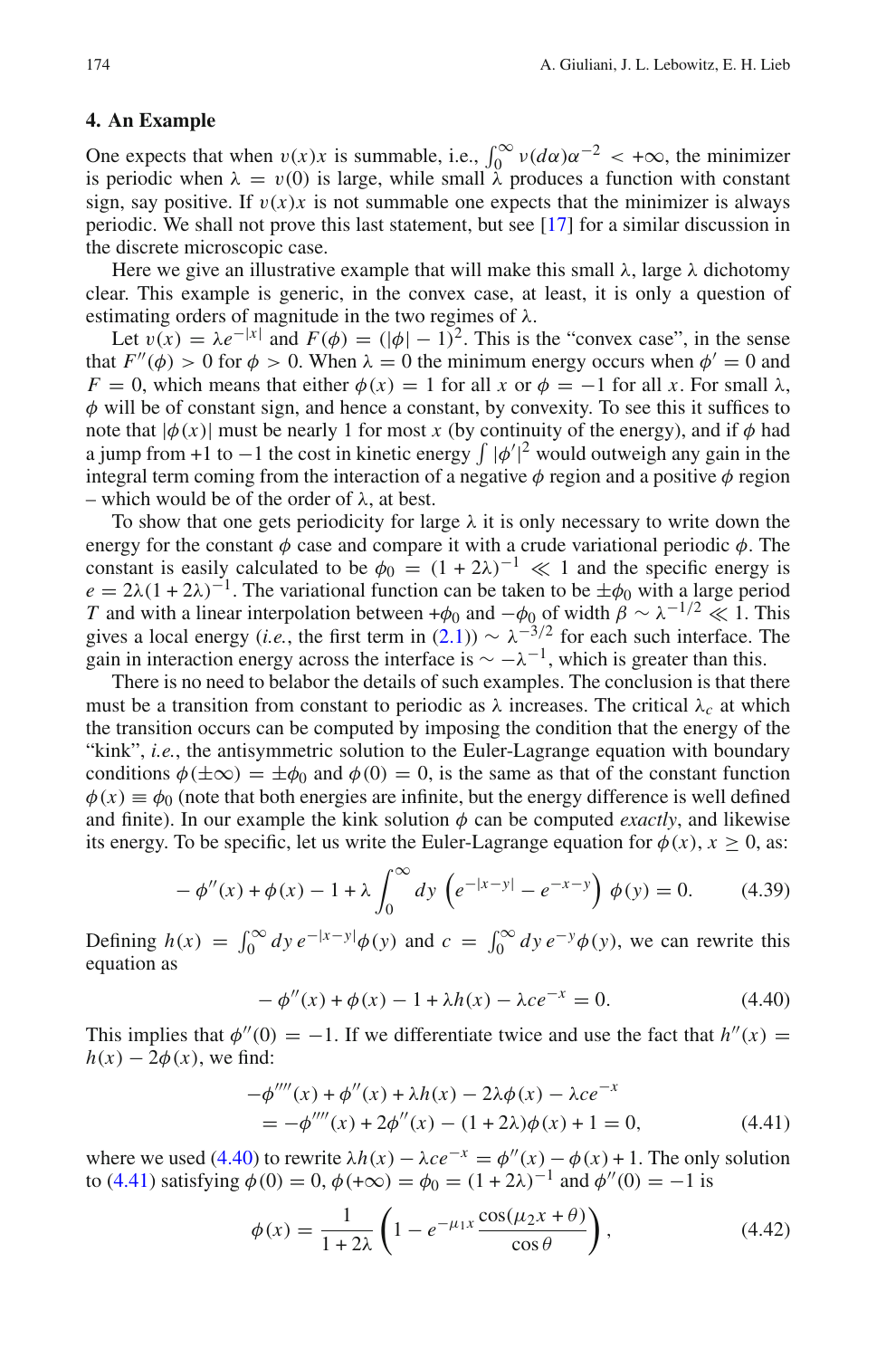where:

$$
\mu = \mu_1 + i\mu_2 = (1 + 2\lambda)^{1/4} e^{i\theta/2}
$$
 and  $\theta = \arcsin \sqrt{\frac{2\lambda}{1 + 2\lambda}}$ . (4.43)

The difference between the energy of the solution in [\(4.42\)](#page-11-3) and that of the constant function  $\phi(x) = (1+2\lambda)^{-1}$  is

$$
\Delta E = \frac{2}{1 + 2\lambda} \int_0^\infty dx \, e^{-\mu_1 x} \frac{\cos(\mu_2 x + \theta)}{\cos \theta},\tag{4.44}
$$

and imposing  $\Delta E = 0$  we get the condition  $\cos(3\theta/2) = 0$ , which is equivalent to

$$
\lambda = \lambda_c = \frac{3}{2}.\tag{4.45}
$$

The conclusion is that in our example the infinite volume ground state is the constant function  $\phi(x) = (1 + 2\lambda)^{-1}$ , for all  $\lambda \le 3/2$ , and is periodic, for all  $\lambda > 3/2$ .

## <span id="page-12-0"></span>**5. Discussion**

We investigated a class of 1D free-energy functionals, characterized by a competition between a local term, preferring a constant minimizer (equal to 1 or  $-1$ , the positions of the minima of a "double-well" even function  $F$ ), and a long range positive interaction, which is assumed to be reflection positive and summable. We showed by reflection positivity that, for any strength of the long range interaction, the ground state is either periodic (with mean zero) or of constant sign. If the local term  $F(\phi)$ , besides being even in  $\phi$ , is assumed to be convex on  $\mathbb{R}^+$ , then the ground state is either periodic or constant. The proof is simple and does not depend on the details of the function  $F$  or  $v$  (as long as  $\nu$  is positive and reflection positive). Note, however, that the assumption that  $F$  is even is crucial: this means that we cannot include a chemical potential different from zero.

Let us conclude by mentioning the connection of our results with the so-called "froth problem" put forward by Lebowitz and Penrose in [\[22\]](#page-14-13). They consider *d*-dimensional systems of particles with density  $\rho$  (or spin systems with magnetization  $m$ ) interacting both with a short range interaction and with a long range Kac potential of the form  $\gamma^d v(\gamma \mathbf{r})$ , with  $\int_{\mathbb{R}^d} v(\mathbf{r}) d\mathbf{r} = \alpha$ . When  $\gamma \to 0$ , the exact free energy per unit volume,  $a(\rho)$ , for the case where v is positive definite (which includes the cases considered here) is given by  $a(\rho) = a_s(\rho) + \frac{1}{2}\alpha \rho^2$ ;  $a_s(\rho)$  is the free energy due to the short range potential. In cases where the short range interaction induces a phase separation, as indicated by a linear segment in  $a_s(\rho)$ , the long range positive definite Kac potential, with  $\alpha > 0$ , will lead to a strictly convex  $a(\rho)$ . This means that the global phase segregation, due to the short range interaction, is destroyed by the long range positive definite Kac potential in the limit  $\gamma \to 0$ . The interpretation given in [\[22\]](#page-14-13) was that there is no phase separation on the scale  $\gamma^{-1}$ , but non trivial structures may appear on an intermediate scale  $1 \ll \gamma^{-\delta} \ll \gamma^{-1}$ . In this sense the system for finite, but small,  $\gamma$  is expected to be a sort of froth, with structures invisible on large scales, but observable on intermediate scales (and these structures may form periodic patterns, as discussed in the Introduction). While the scale  $\gamma^{-\delta}$  is unknown in general, our results on microscopic models show that, at least in 1D lattice models, the correct scale to look at, at zero temperature, is  $\gamma^{-2/3}$ , see [\[17](#page-13-0)] and the discussion in Sect. VIII of [\[18\]](#page-13-1).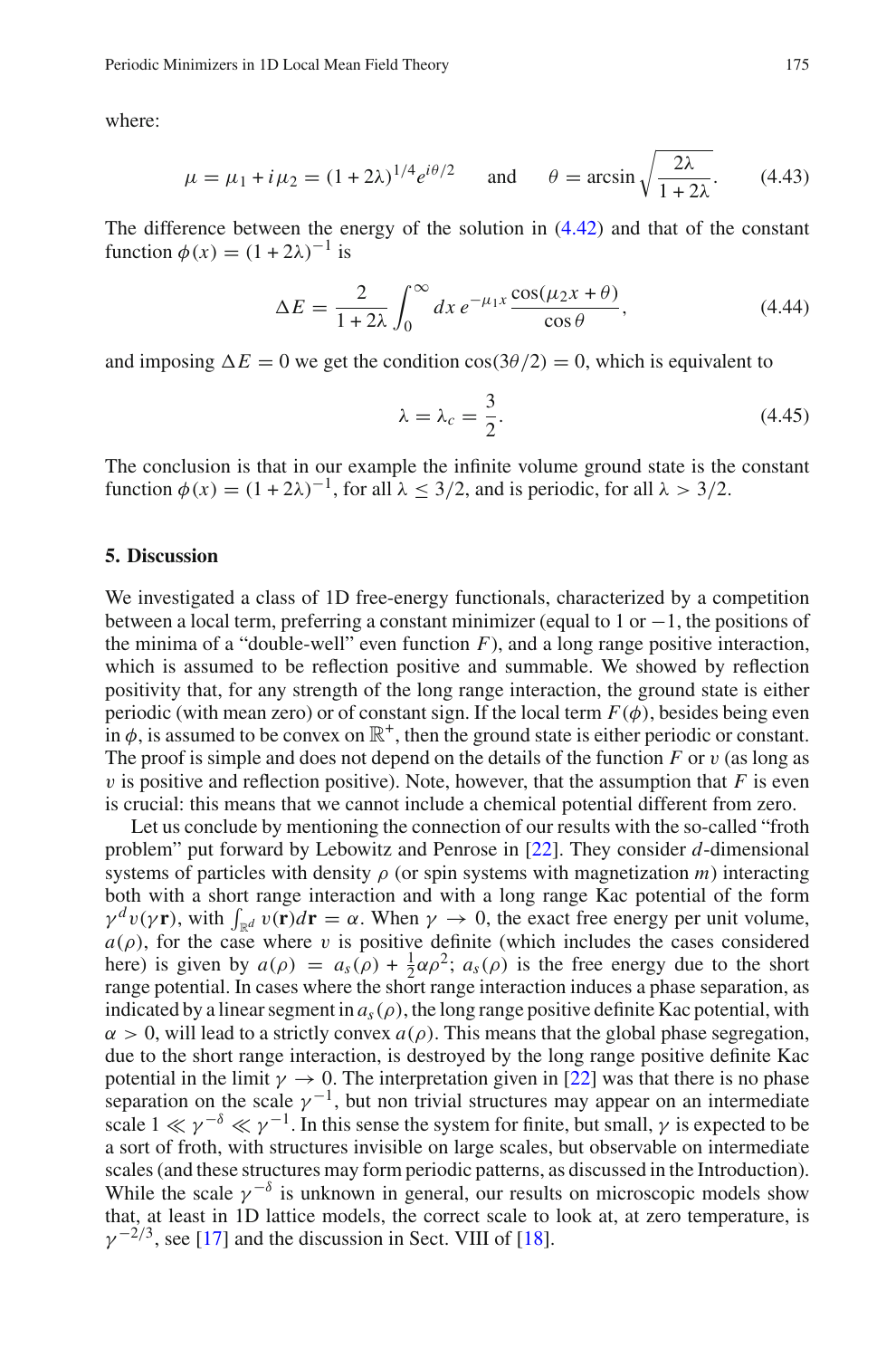The problem of understanding these mesoscopic structures can be related to the minimization problem studied in this paper, thanks to a result by Gates and Penrose [\[15](#page-13-14)], who proved that the free energy  $a(\rho)$  can also be obtained from a minimization of a free energy functional similar to  $(2.1)$ , but without a gradient term. Such functional has the interpretation of a large deviation functional for observing a mesoscopic density [\[3](#page-13-15),[4,](#page-13-16)[8](#page-13-17)[,11](#page-13-18)]. As already noted, the absence of a gradient term in this functional means that its minimizers (the "typical mesoscopic configurations") will oscillate on a scale small compared to  $\gamma^{-1}$ , e.g., the  $\gamma^{-2/3}$  found in [\[18](#page-13-1)]. It would be nice to understand the correspondence between these oscillations for  $\gamma \ll 1$  and the ones found here and in [\[2\]](#page-13-9).

*Acknowledgements.* We thank Paolo Buttà, Anna De Masi, Errico Presutti and particularly Eric Carlen for valuable discussions. The work of JLL was supported by NSF Grant DMR-044-2066 and by AFOSR Grant AF-FA 9550-04-4-22910. The work of AG and EHL was partially supported by U.S. National Science Foundation grant PHY-0652854.

## <span id="page-13-2"></span>**References**

- 1. Arlett, J., Whitehead, J.P., MacIsaac, A.B., De'Bell, K.: Phase diagram for the striped phase in the two-dimensional dipolar Ising model. Phys. Rev. B **54**, 3394 (1996)
- <span id="page-13-9"></span>2. Alberti, G., Müller, S.: A new approach to variational problems with multiple scales. Comm. Pure Appl. Math. **54**, 761–825 (2001)
- <span id="page-13-15"></span>3. Benois, O., Bodineau, T., Buttà, P., Presutti, E.: On the validity of van der Waals theory of surface tension. Markov Process. Related Fields **3**, 175–198 (1997)
- <span id="page-13-16"></span>4. Benois, O., Bodineau, T., Presutti, E.: Large deviations in the van der Waals limit. Stochastic Process. Appl. **75**, 89–104 (1998)
- <span id="page-13-7"></span>5. Borue, V.Y., Erukhimovich, I.Y.: A Statistical Theory of Weakly Charged Polyelectrolytes: Fluctuations, Equation of State, and Microphase Separation. Macromolecules **21**, 3240 (1988)
- <span id="page-13-11"></span>6. Buttà, P., Lebowitz, J.L.: Local Mean Field Models of Uniform to Nonuniform Density (fluid-crystal) Transitions. J. Phys. Chem. B **109**, 6849–6854 (2005)
- <span id="page-13-4"></span>7. Brazovskii, S.A.: Phase transition of an isotropic system to a non uniform state. Zh. Eksp. Teor. Fiz. **68**, 175 (1975)
- <span id="page-13-17"></span>8. Carlen, E., Carvalho, M.C., Esposito, R., Lebowitz, J.L., Marra, R.: Phase Transitions in Equilibrium Systems: Microscopic Models and Mesoscopic Free Energies. J. Mole. Phys. **103**, 3141–3151 (2005)
- <span id="page-13-10"></span>9. Chen, X., Oshita, Y.: Periodicity and Uniqueness of Global Minimizers of an Energy Functional Containing a Long-Range Interaction. SIAM J. Math. Anal. **37**, 1299–1332 (2006)
- <span id="page-13-5"></span>10. DeSimone, A., Kohn, R.V., Otto, F., Müller, S.: *Recent analytical developments in micromagnetics*. In: The Science of Hysteresis II: Physical Modeling, Micromagnetics, and Magnetization Dynamics, Bertotti G., Mayergoyz I. (eds) Amsterdam: Elsevier (2006), pp. 269–381
- <span id="page-13-18"></span>11. Dupuis, P., Ellis, R.S.: *A weak convergence approach to the theory of large deviations*. Wiley Series in Probability and Statistics, New York: John Wiley & Sons, Inc., 1997
- <span id="page-13-8"></span>12. Emery, V.J., Kivelson, S.A.: Frustrated electronic phase separation and high-temperature superconductors. Physica C **209**, 597 (1993)
- <span id="page-13-13"></span>13. Frohlich, J., Israel, R., Lieb, E.H., Simon, B.: Phase Transitions and Reflection Positivity. I. General Theory and Long Range Lattice Models. Commun. Math. Phys. **62**, 1 (1978)
- <span id="page-13-6"></span>14. Garel, T., Doniach, S.: Phase transitions with spontaneous modulation-the dipolar Ising ferromagnet. Phys. Rev. B **26**, 325 (1982)
- <span id="page-13-14"></span>15. Gates, D.J., Penrose, O.: The van der Waals limit for classical systems. I. A variational principle. Commun. Math. Phys. **15**, 255–276 (1969)
- <span id="page-13-12"></span>16. Gates, D.J., Penrose, O.: The van der Waals limit for classical systems. III. Deviation from the van der Waals-Maxwell theory. Commun. Math. Phys. **17**, 194–209 (1970)
- <span id="page-13-0"></span>17. Giuliani, A., Lebowitz, J.L., Lieb, E.H.: Ising models with long-range dipolar and short range ferromagnetic interactions. Phys. Rev. B **74**, 064420 (2006)
- <span id="page-13-1"></span>18. Giuliani, A., Lebowitz, J.L., Lieb, E.H.: Striped phases in two dimensional dipole systems. Phys. Rev. B **76**, 184426 (2007)
- <span id="page-13-3"></span>19. Grousson, M., Tarjus, G., Viot, P.: Phase diagram of an Ising model with long-range frustrating interactions: A theoretical analysis. Phys. Rev. E **62**, 7781 (2000)